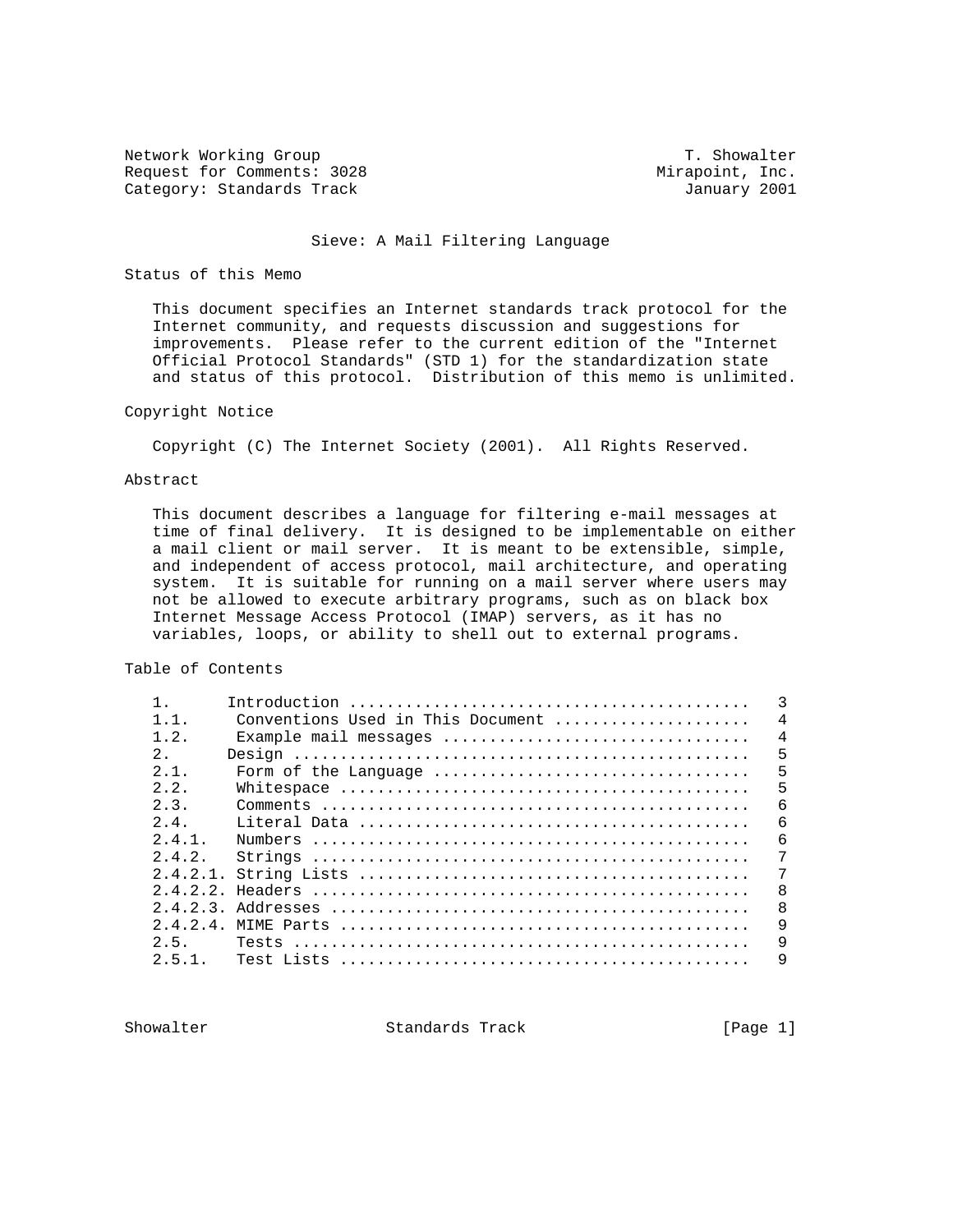| 2.6.    |                                       | $\overline{9}$ |
|---------|---------------------------------------|----------------|
| 2.6.1.  | Positional Arguments                  | 9              |
| 2.6.2.  |                                       | 10             |
| 2.6.3.  |                                       | 10             |
| 2.6.4.  |                                       | 10             |
| 2.7.    |                                       | 11             |
| 2.7.1.  |                                       | 11             |
| 2.7.2.  | Comparisons Across Character Sets     | 12             |
| 2.7.3.  |                                       | 12             |
| 2.7.4.  | Comparisons Against Addresses         | 13             |
| 2.8.    |                                       | 14             |
| 2.9.    |                                       | 14             |
| 2.10.   |                                       | 15             |
| 2.10.1. |                                       | 15             |
| 2.10.2. |                                       | 15             |
|         |                                       |                |
| 2.10.3. | Message Uniqueness in a Mailbox       | 15             |
| 2.10.4. | Limits on Numbers of Actions          | 16             |
| 2.10.5. | Extensions and Optional Features      | 16             |
| 2.10.6. |                                       | 17             |
| 2.10.7. |                                       | 17             |
| 3.      |                                       | 17             |
| 3.1.    |                                       | 18             |
| 3.2.    | Control Structure Require             | 19             |
| 3.3.    | Control Structure Stop                | 19             |
| 4.      |                                       | 19             |
| 4.1.    |                                       | 20             |
| 4.2.    |                                       | 20             |
| 4.3.    |                                       | 21             |
| 4.4.    |                                       | 21             |
| 4.5.    |                                       | 22             |
| 5.      |                                       | 22             |
| 5.1.    |                                       | 23             |
| 5.2.    |                                       | 23             |
| 5.3.    |                                       | 24             |
| 5.4.    |                                       | 24             |
| 5.5.    |                                       | 25             |
| 5.6.    |                                       | 25             |
| 5.7.    |                                       | 25             |
| 5.8.    |                                       | 26             |
| 5.9.    |                                       | 26             |
| 5.10.   |                                       | 26             |
| б.      |                                       | 26             |
| 6.1.    |                                       | 27             |
| 6.2.    |                                       | 28             |
| 6.2.1.  | Template for Capability Registrations | 28             |
| 6.2.2.  | Initial Capability Registrations      | 28             |
| 6.3.    |                                       | 29             |
|         | Capability Transport                  | 29             |
| 7.      |                                       |                |

Showalter Standards Track [Page 2]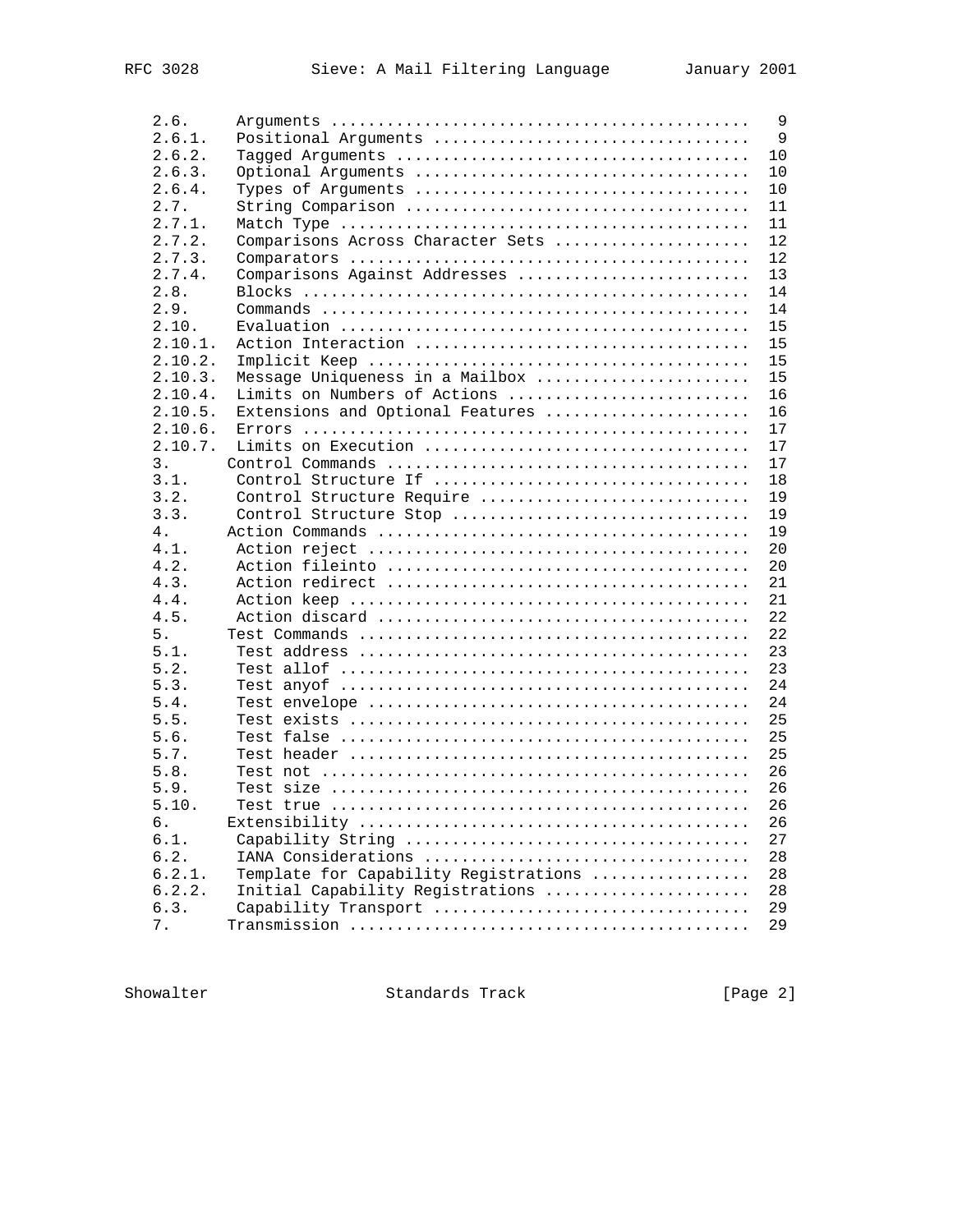| 8.   |  |
|------|--|
| 8.1. |  |
| 8.2. |  |
| 9.   |  |
| 10.  |  |
| 11.  |  |
| 12.  |  |
| 13.  |  |
| 14.  |  |

#### 1. Introduction

 This memo documents a language that can be used to create filters for electronic mail. It is not tied to any particular operating system or mail architecture. It requires the use of [IMAIL]-compliant messages, but should otherwise generalize to many systems.

 The language is powerful enough to be useful but limited in order to allow for a safe server-side filtering system. The intention is to make it impossible for users to do anything more complex (and dangerous) than write simple mail filters, along with facilitating the use of GUIs for filter creation and manipulation. The language is not Turing-complete: it provides no way to write a loop or a function and variables are not provided.

 Scripts written in Sieve are executed during final delivery, when the message is moved to the user-accessible mailbox. In systems where the MTA does final delivery, such as traditional Unix mail, it is reasonable to sort when the MTA deposits mail into the user's mailbox.

 There are a number of reasons to use a filtering system. Mail traffic for most users has been increasing due to increased usage of e-mail, the emergence of unsolicited email as a form of advertising, and increased usage of mailing lists.

 Experience at Carnegie Mellon has shown that if a filtering system is made available to users, many will make use of it in order to file messages from specific users or mailing lists. However, many others did not make use of the Andrew system's FLAMES filtering language [FLAMES] due to difficulty in setting it up.

 Because of the expectation that users will make use of filtering if it is offered and easy to use, this language has been made simple enough to allow many users to make use of it, but rich enough that it can be used productively. However, it is expected that GUI-based editors will be the preferred way of editing filters for a large number of users.

Showalter Standards Track [Page 3]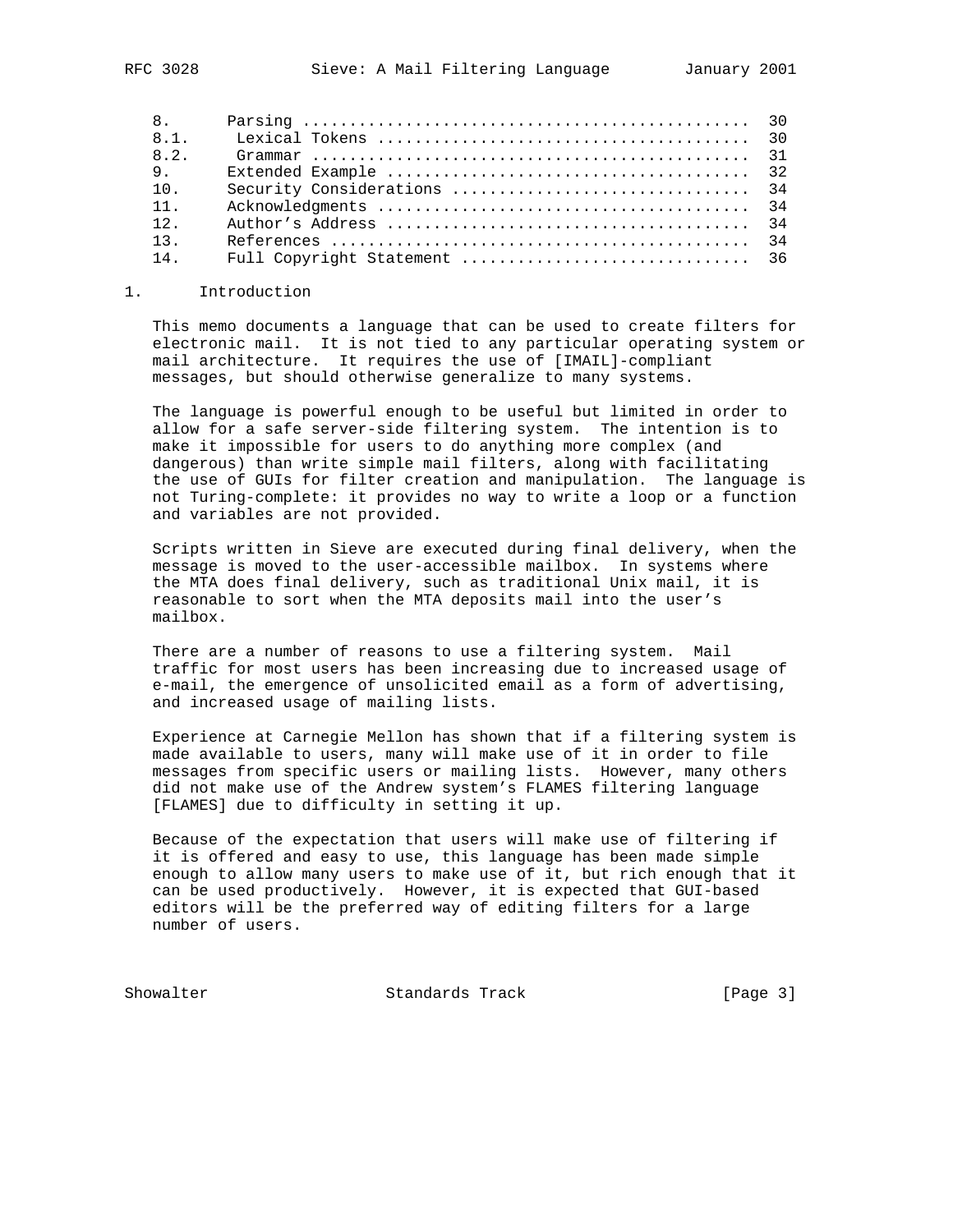## 1.1. Conventions Used in This Document

 In the sections of this document that discuss the requirements of various keywords and operators, the following conventions have been adopted.

 The key words "MUST", "MUST NOT", "SHOULD", "SHOULD NOT", and "MAY" in this document are to be interpreted as defined in [KEYWORDS].

 Each section on a command (test, action, or control structure) has a line labeled "Syntax:". This line describes the syntax of the command, including its name and its arguments. Required arguments are listed inside angle brackets ("<" and ">"). Optional arguments are listed inside square brackets ("[" and "]"). Each argument is followed by its type, so "<key: string>" represents an argument called "key" that is a string. Literal strings are represented with double-quoted strings. Alternatives are separated with slashes, and parenthesis are used for grouping, similar to [ABNF].

 In the "Syntax" line, there are three special pieces of syntax that are frequently repeated, MATCH-TYPE, COMPARATOR, and ADDRESS-PART. These are discussed in sections 2.7.1, 2.7.3, and 2.7.4, respectively.

 The formal grammar for these commands in section 10 and is the authoritative reference on how to construct commands, but the formal grammar does not specify the order, semantics, number or types of arguments to commands, nor the legal command names. The intent is to allow for extension without changing the grammar.

#### 1.2. Example mail messages

 The following mail messages will be used throughout this document in examples.

 Message A ----------------------------------------------------------- Date: Tue, 1 Apr 1997 09:06:31 -0800 (PST) From: coyote@desert.example.org To: roadrunner@acme.example.com Subject: I have a present for you

 Look, I'm sorry about the whole anvil thing, and I really didn't mean to try and drop it on you from the top of the cliff. I want to try to make it up to you. I've got some great birdseed over here at my place--top of the line

Showalter Standards Track [Page 4]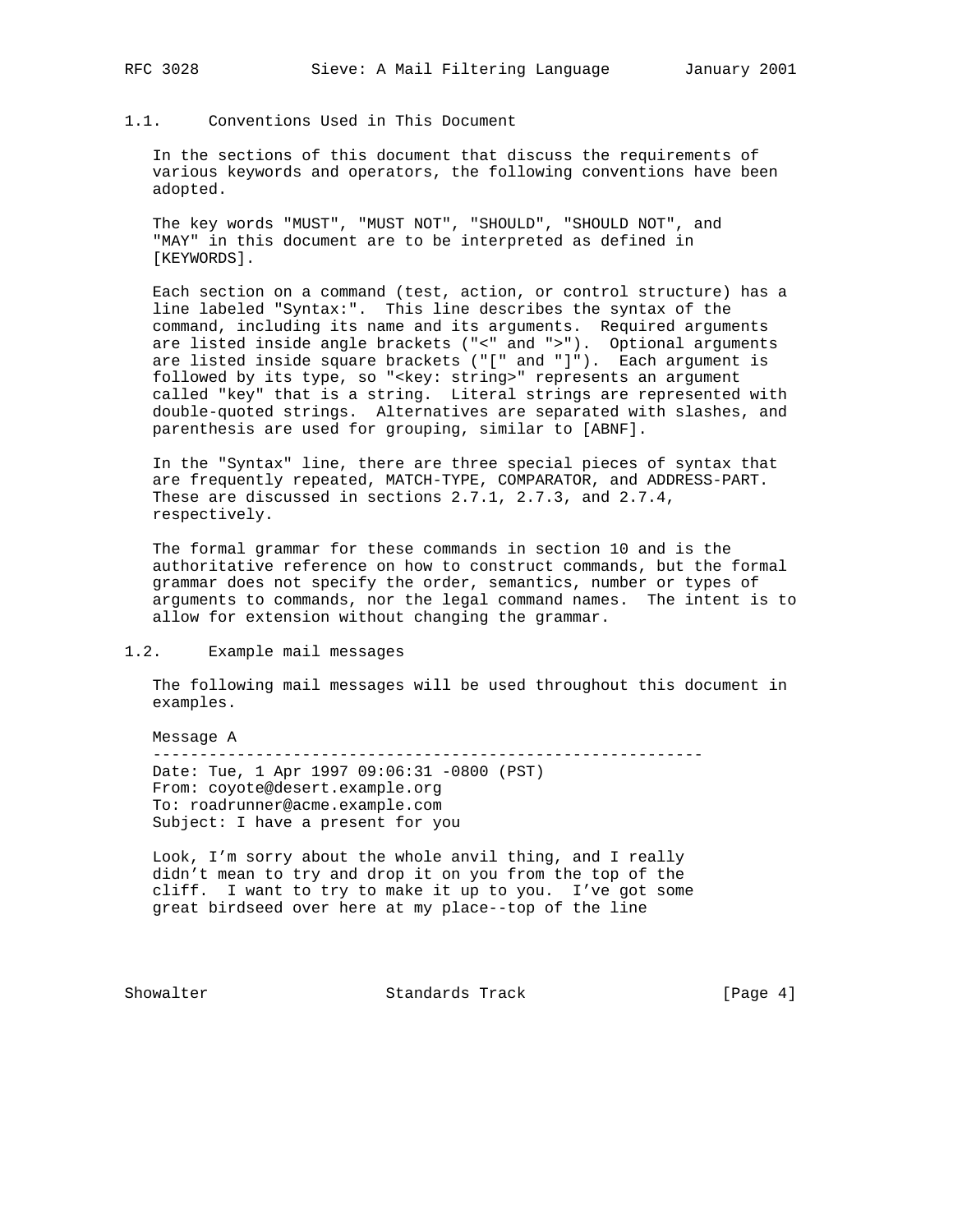stuff--and if you come by, I'll have it all wrapped up for you. I'm really sorry for all the problems I've caused for you over the years, but I know we can work this out. -- Wile E. Coyote "Super Genius" coyote@desert.example.org

-----------------------------------------------------------

Message B

 ----------------------------------------------------------- From: youcouldberich!@reply-by-postal-mail.invalid Sender: b1ff@de.res.example.com To: rube@landru.example.edu Date: Mon, 31 Mar 1997 18:26:10 -0800 Subject: \$\$\$ YOU, TOO, CAN BE A MILLIONAIRE! \$\$\$

 YOU MAY HAVE ALREADY WON TEN MILLION DOLLARS, BUT I DOUBT IT! SO JUST POST THIS TO SIX HUNDRED NEWSGROUPS! IT WILL GUARANTEE THAT YOU GET AT LEAST FIVE RESPONSES WITH MONEY! MONEY! MONEY! COLD HARD CASH! YOU WILL RECEIVE OVER \$20,000 IN LESS THAN TWO MONTHS! AND IT'S LEGAL!!!!!!!!!! !!!!!!!!!!!!!!!!!!111111111!!!!!!!11111111111!!1 JUST SEND \$5 IN SMALL, UNMARKED BILLS TO THE ADDRESSES BELOW! -----------------------------------------------------------

#### 2. Design

#### 2.1. Form of the Language

 The language consists of a set of commands. Each command consists of a set of tokens delimited by whitespace. The command identifier is the first token and it is followed by zero or more argument tokens. Arguments may be literal data, tags, blocks of commands, or test commands.

The language is represented in UTF-8, as specified in [UTF-8].

Tokens in the ASCII range are considered case-insensitive.

#### 2.2. Whitespace

 Whitespace is used to separate tokens. Whitespace is made up of tabs, newlines (CRLF, never just CR or LF), and the space character. The amount of whitespace used is not significant.

Showalter Standards Track [Page 5]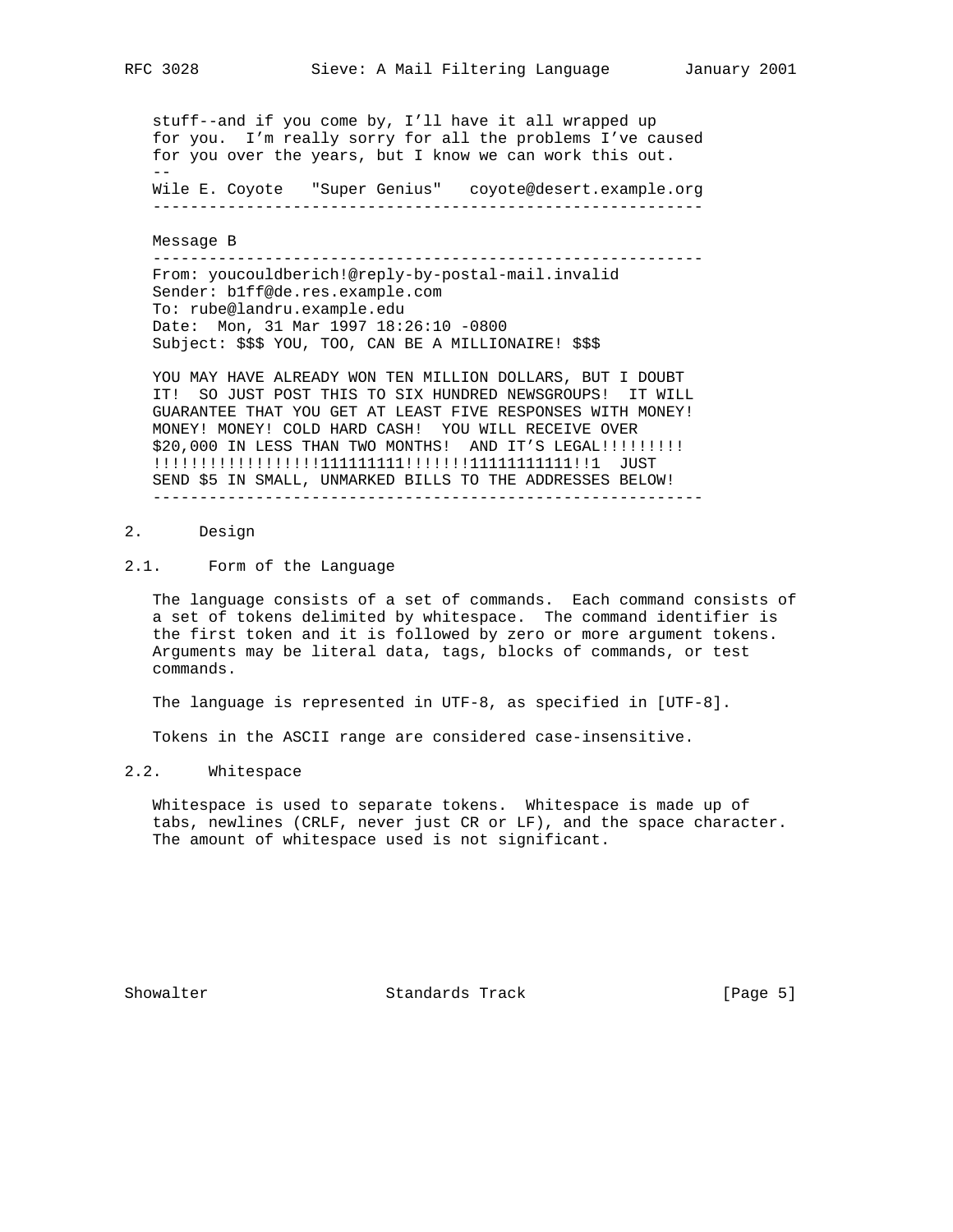2.3. Comments

 Two types of comments are offered. Comments are semantically equivalent to whitespace and can be used anyplace that whitespace is (with one exception in multi-line strings, as described in the grammar).

 Hash comments begin with a "#" character that is not contained within a string and continue until the next CRLF.

```
Example: if size : over 100K { # this is a comment
           discard;<br>}
 }
```
 Bracketed comments begin with the token "/\*" and end with "\*/" outside of a string. Bracketed comments may span multiple lines. Bracketed comments do not nest.

Example: if size : over 100K  $\{$  /\* this is a comment this is still a comment \*/ discard /\* this is a comment  $\begin{matrix} \star / & ; \\ \downarrow \end{matrix}$ }

#### 2.4. Literal Data

 Literal data means data that is not executed, merely evaluated "as is", to be used as arguments to commands. Literal data is limited to numbers and strings.

#### 2.4.1. Numbers

 Numbers are given as ordinary decimal numbers. However, those numbers that have a tendency to be fairly large, such as message sizes, MAY have a "K", "M", or "G" appended to indicate a multiple of a power of two. To be comparable with the power-of-two-based versions of SI units that computers frequently use, K specifies kibi-, or  $1,024$  (2^10) times the value of the number; M specifies mebi-, or  $1,048,576$  (2^20) times the value of the number; and G specifies tebi-, or  $1,073,741,824$   $(2^30)$  times the value of the number [BINARY-SI].

 Implementations MUST provide 31 bits of magnitude in numbers, but MAY provide more.

Only positive integers are permitted by this specification.

Showalter Standards Track [Page 6]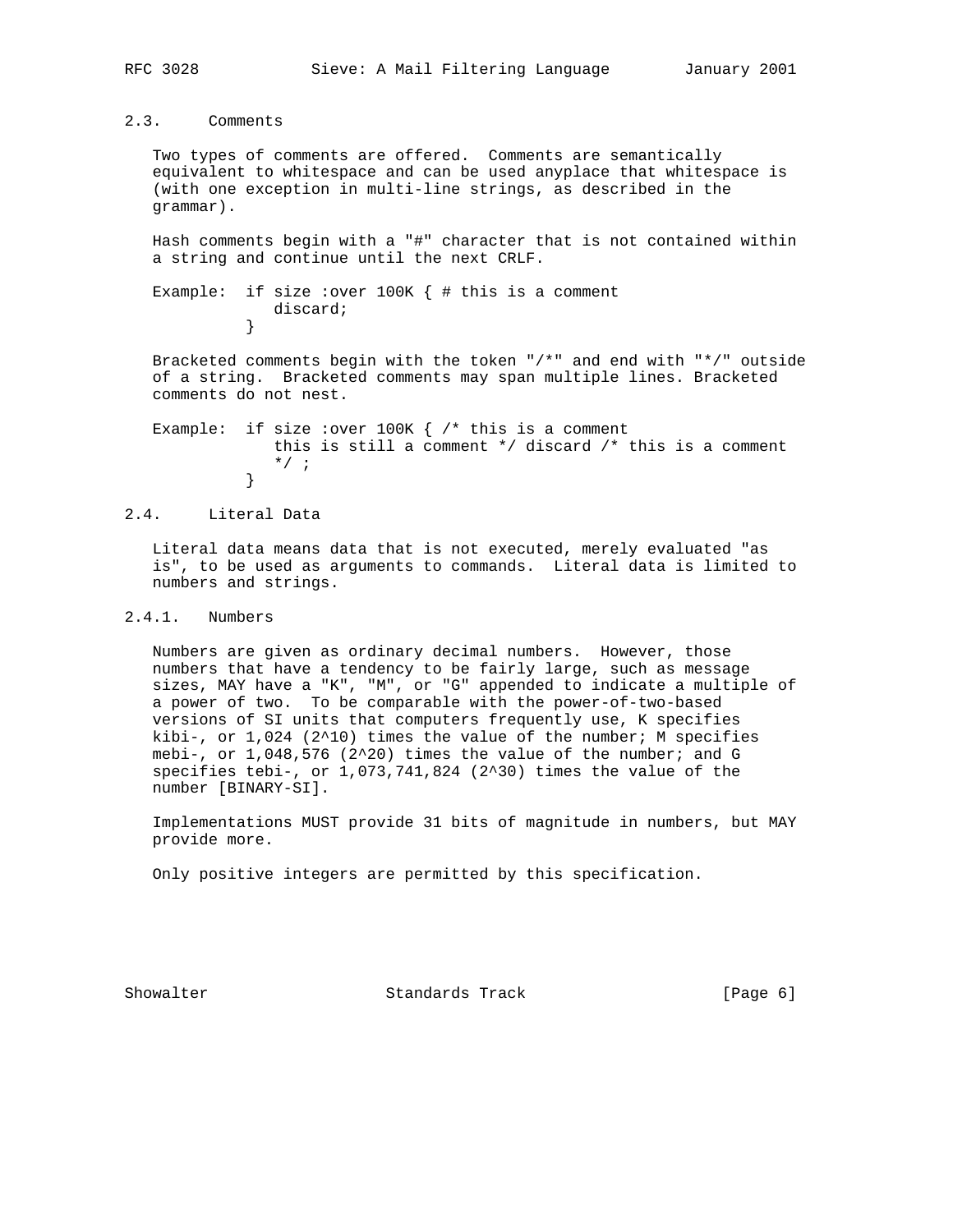#### 2.4.2. Strings

 Scripts involve large numbers of strings as they are used for pattern matching, addresses, textual bodies, etc. Typically, short quoted strings suffice for most uses, but a more convenient form is provided for longer strings such as bodies of messages.

 A quoted string starts and ends with a single double quote (the <"> character, ASCII 34). A backslash ("\", ASCII 92) inside of a quoted string is followed by either another backslash or a double quote. This two-character sequence represents a single backslash or double quote within the string, respectively.

No other characters should be escaped with a single backslash.

 An undefined escape sequence (such as "\a" in a context where "a" has no special meaning) is interpreted as if there were no backslash (in this case, "\a" is just "a").

 Non-printing characters such as tabs, CR and LF, and control characters are permitted in quoted strings. Quoted strings MAY span multiple lines. NUL (ASCII 0) is not allowed in strings.

 For entering larger amounts of text, such as an email message, a multi-line form is allowed. It starts with the keyword "text:", followed by a CRLF, and ends with the sequence of a CRLF, a single period, and another CRLF. In order to allow the message to contain lines with a single-dot, lines are dot-stuffed. That is, when composing a message body, an extra '.' is added before each line which begins with a '.'. When the server interprets the script, these extra dots are removed. Note that a line that begins with a dot followed by a non-dot character is not interpreted dot-stuffed; that is, ".foo" is interpreted as ".foo". However, because this is potentially ambiguous, scripts SHOULD be properly dot-stuffed so such lines do not appear.

 Note that a hashed comment or whitespace may occur in between the "text:" and the CRLF, but not within the string itself. Bracketed comments are not allowed here.

## 2.4.2.1. String Lists

 When matching patterns, it is frequently convenient to match against groups of strings instead of single strings. For this reason, a list of strings is allowed in many tests, implying that if the test is true using any one of the strings, then the test is true. Implementations are encouraged to use short-circuit evaluation in these cases.

Showalter Standards Track [Page 7]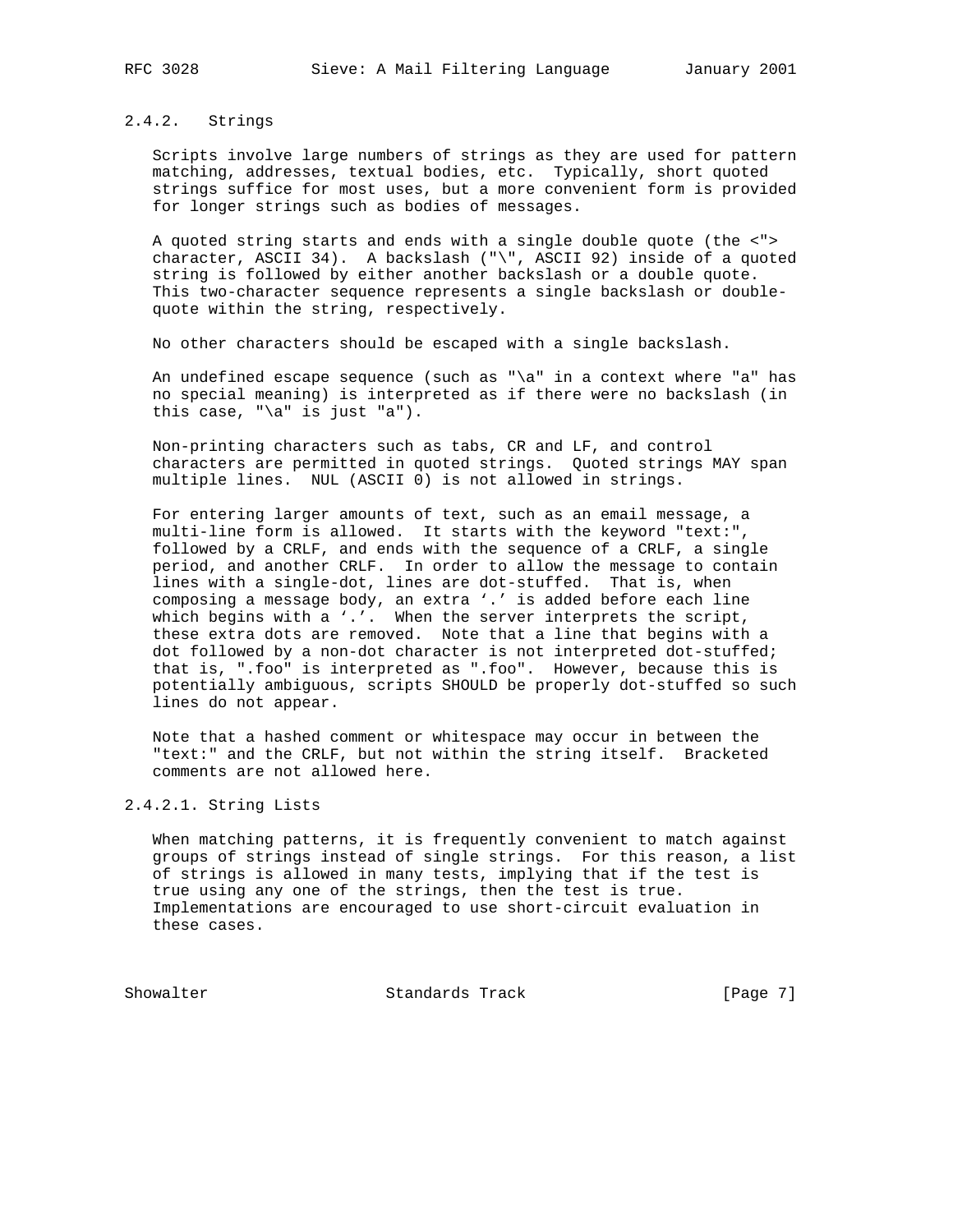For instance, the test 'header :contains ["To", "Cc"] ["me@example.com", "me00@landru.example.edu"]' is true if either the To header or Cc header of the input message contains either of the e-mail addresses "me@example.com" or "me00@landru.example.edu".

 Conversely, in any case where a list of strings is appropriate, a single string is allowed without being a member of a list: it is equivalent to a list with a single member. This means that the test 'exists "To"' is equivalent to the test 'exists ["To"]'.

#### 2.4.2.2. Headers

 Headers are a subset of strings. In the Internet Message Specification [IMAIL] [RFC1123], each header line is allowed to have whitespace nearly anywhere in the line, including after the field name and before the subsequent colon. Extra spaces between the header name and the ":" in a header field are ignored.

 A header name never contains a colon. The "From" header refers to a line beginning "From:" (or "From :", etc.). No header will match the string "From:" due to the trailing colon.

 Folding of long header lines (as described in [IMAIL] 3.4.8) is removed prior to interpretation of the data. The folding syntax (the CRLF that ends a line plus any leading whitespace at the beginning of the next line that indicates folding) are interpreted as if they were a single space.

## 2.4.2.3. Addresses

 A number of commands call for email addresses, which are also a subset of strings. When these addresses are used in outbound contexts, addresses must be compliant with [IMAIL], but are further constrained. Using the symbols defined in [IMAIL], section 6.1, the syntax of an address is:

sieve-address = addr-spec ; simple address / phrase "<" addr-spec ">" ; name & addr-spec

 That is, routes and group syntax are not permitted. If multiple addresses are required, use a string list. Named groups are not used here.

 Implementations MUST ensure that the addresses are syntactically valid, but need not ensure that they actually identify an email recipient.

Showalter Standards Track [Page 8]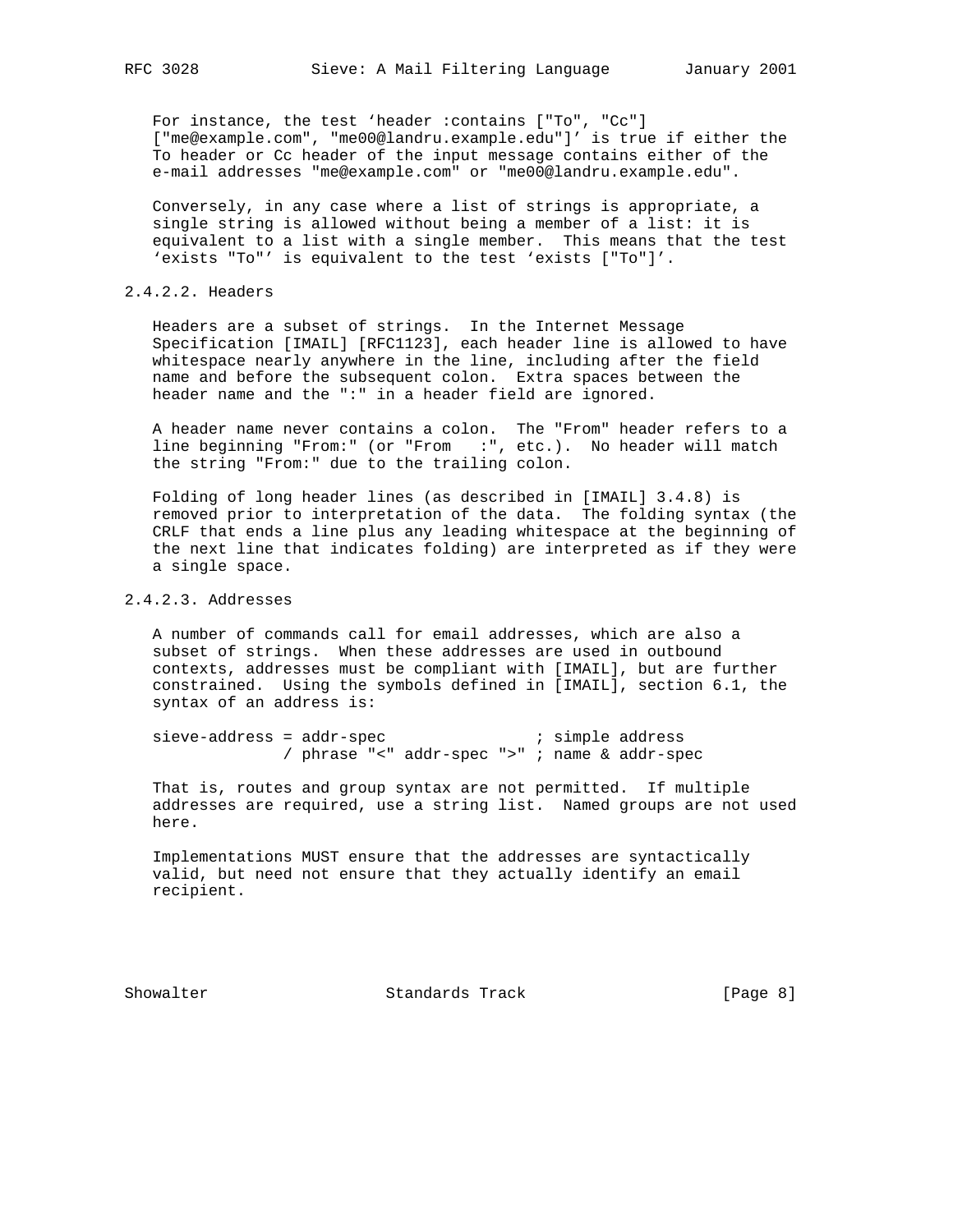## 2.4.2.4. MIME Parts

 In a few places, [MIME] body parts are represented as strings. These parts include MIME headers and the body. This provides a way of embedding typed data within a Sieve script so that, among other things, character sets other than UTF-8 can be used for output messages.

## 2.5. Tests

 Tests are given as arguments to commands in order to control their actions. In this document, tests are given to if/elsif/else to decide which block of code is run.

 Tests MUST NOT have side effects. That is, a test cannot affect the state of the filter or message. No tests in this specification have side effects, and side effects are forbidden in extension tests as well.

 The rationale for this is that tests with side effects impair readability and maintainability and are difficult to represent in a graphic interface for generating scripts. Side effects are confined to actions where they are clearer.

# 2.5.1. Test Lists

 Some tests ("allof" and "anyof", which implement logical "and" and logical "or", respectively) may require more than a single test as an argument. The test-list syntax element provides a way of grouping tests.

 Example: if anyof (not exists ["From", "Date"], header :contains "from" "fool@example.edu") { discard;<br>} }

### 2.6. Arguments

 In order to specify what to do, most commands take arguments. There are three types of arguments: positional, tagged, and optional.

## 2.6.1. Positional Arguments

 Positional arguments are given to a command which discerns their meaning based on their order. When a command takes positional arguments, all positional arguments must be supplied and must be in the order prescribed.

Showalter Standards Track [Page 9]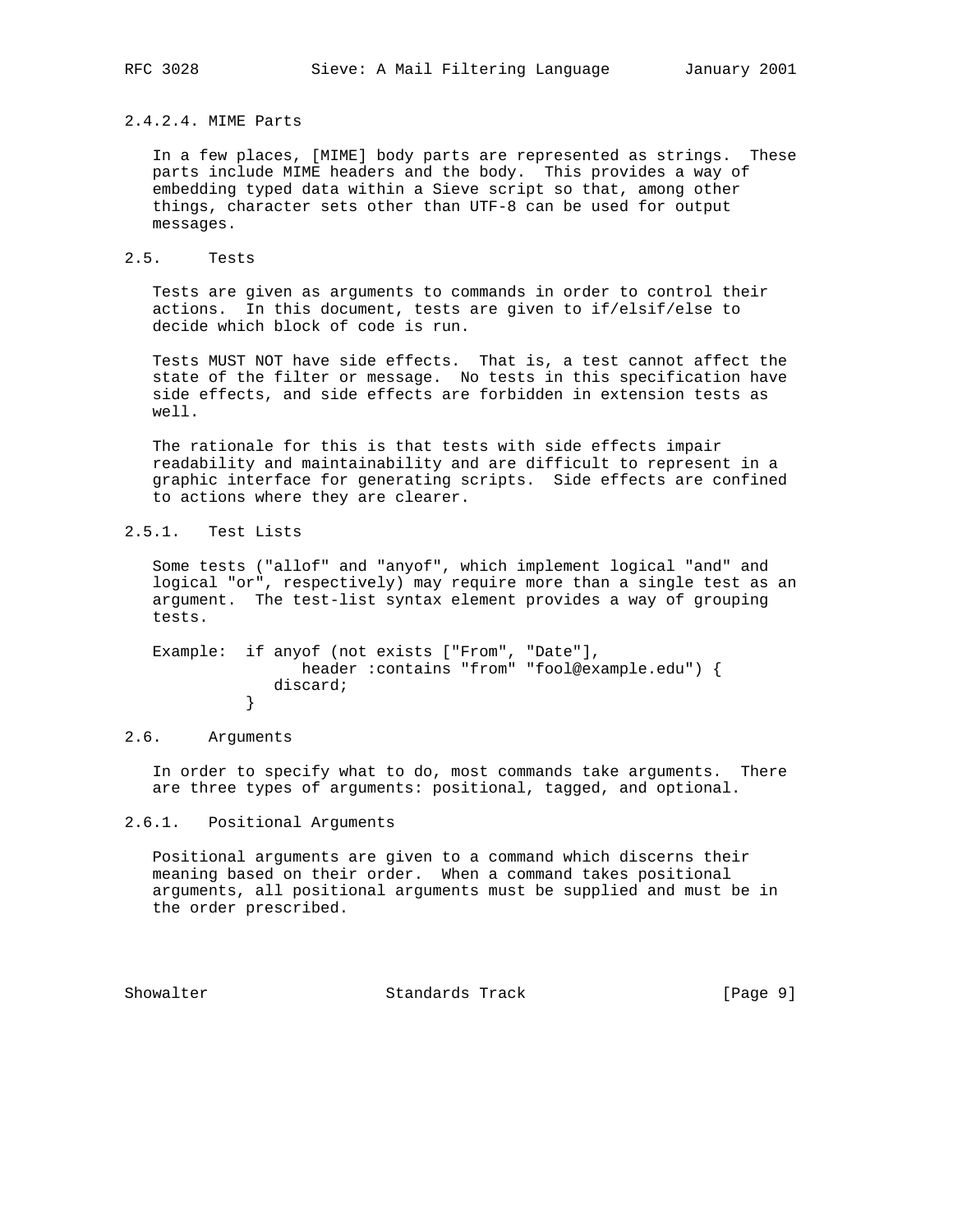#### 2.6.2. Tagged Arguments

 This document provides for tagged arguments in the style of CommonLISP. These are also similar to flags given to commands in most command-line systems.

 A tagged argument is an argument for a command that begins with ":" followed by a tag naming the argument, such as ":contains". This argument means that zero or more of the next tokens have some particular meaning depending on the argument. These next tokens may be numbers or strings but they are never blocks.

 Tagged arguments are similar to positional arguments, except that instead of the meaning being derived from the command, it is derived from the tag.

 Tagged arguments must appear before positional arguments, but they may appear in any order with other tagged arguments. For simplicity of the specification, this is not expressed in the syntax definitions with commands, but they still may be reordered arbitrarily provided they appear before positional arguments. Tagged arguments may be mixed with optional arguments.

 To simplify this specification, tagged arguments SHOULD NOT take tagged arguments as arguments.

## 2.6.3. Optional Arguments

 Optional arguments are exactly like tagged arguments except that they may be left out, in which case a default value is implied. Because optional arguments tend to result in shorter scripts, they have been used far more than tagged arguments.

 One particularly noteworthy case is the ":comparator" argument, which allows the user to specify which [ACAP] comparator will be used to compare two strings, since different languages may impose different orderings on UTF-8 [UTF-8] characters.

# 2.6.4. Types of Arguments

 Abstractly, arguments may be literal data, tests, or blocks of commands. In this way, an "if" control structure is merely a command that happens to take a test and a block as arguments and may execute the block of code.

 However, this abstraction is ambiguous from a parsing standpoint. The grammar in section 9.2 presents a parsable version of this: Arguments are string-lists, numbers, and tags, which may be followed

Showalter Standards Track [Page 10]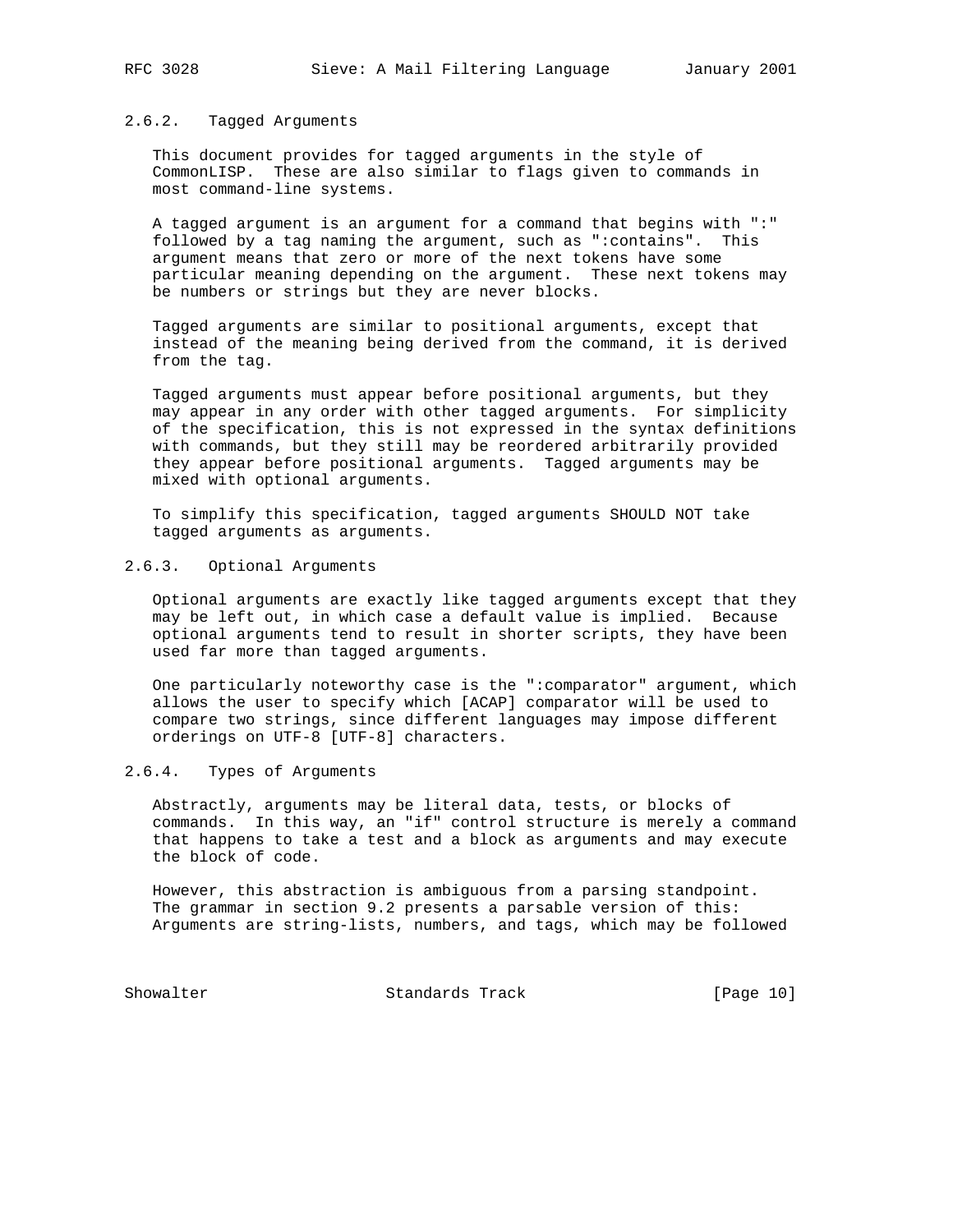by a test or a test-list, which may be followed by a block of commands. No more than one test or test list, nor more than one block of commands, may be used, and commands that end with blocks of commands do not end with semicolons.

#### 2.7. String Comparison

 When matching one string against another, there are a number of ways of performing the match operation. These are accomplished with three types of matches: an exact match, a substring match, and a wildcard glob-style match. These are described below.

 In order to provide for matches between character sets and case insensitivity, Sieve borrows ACAP's comparator registry.

 However, when a string represents the name of a header, the comparator is never user-specified. Header comparisons are always done with the "i;ascii-casemap" operator, i.e., case-insensitive comparisons, because this is the way things are defined in the message specification [IMAIL].

#### 2.7.1. Match Type

 There are three match types describing the matching used in this specification: ":is", ":contains", and ":matches". Match type arguments are supplied to those commands which allow them to specify what kind of match is to be performed.

 These are used as tagged arguments to tests that perform string comparison.

 The ":contains" match type describes a substring match. If the value argument contains the key argument as a substring, the match is true. For instance, the string "frobnitzm" contains "frob" and "nit", but not "fbm". The null key ("") is contained in all values.

 The ":is" match type describes an absolute match; if the contents of the first string are absolutely the same as the contents of the second string, they match. Only the string "frobnitzm" is the string "frobnitzm". The null key ":is" and only ":is" the null value.

 The ":matches" version specifies a wildcard match using the characters "\*" and "?". "\*" matches zero or more characters, and "?" matches a single character. "?" and "\*" may be escaped as " $\backslash$ ?" and "\\\*" in strings to match against themselves. The first backslash escapes the second backslash; together, they escape the "\*". This is awkward, but it is commonplace in several programming languages that use globs and regular expressions.

Showalter Standards Track [Page 11]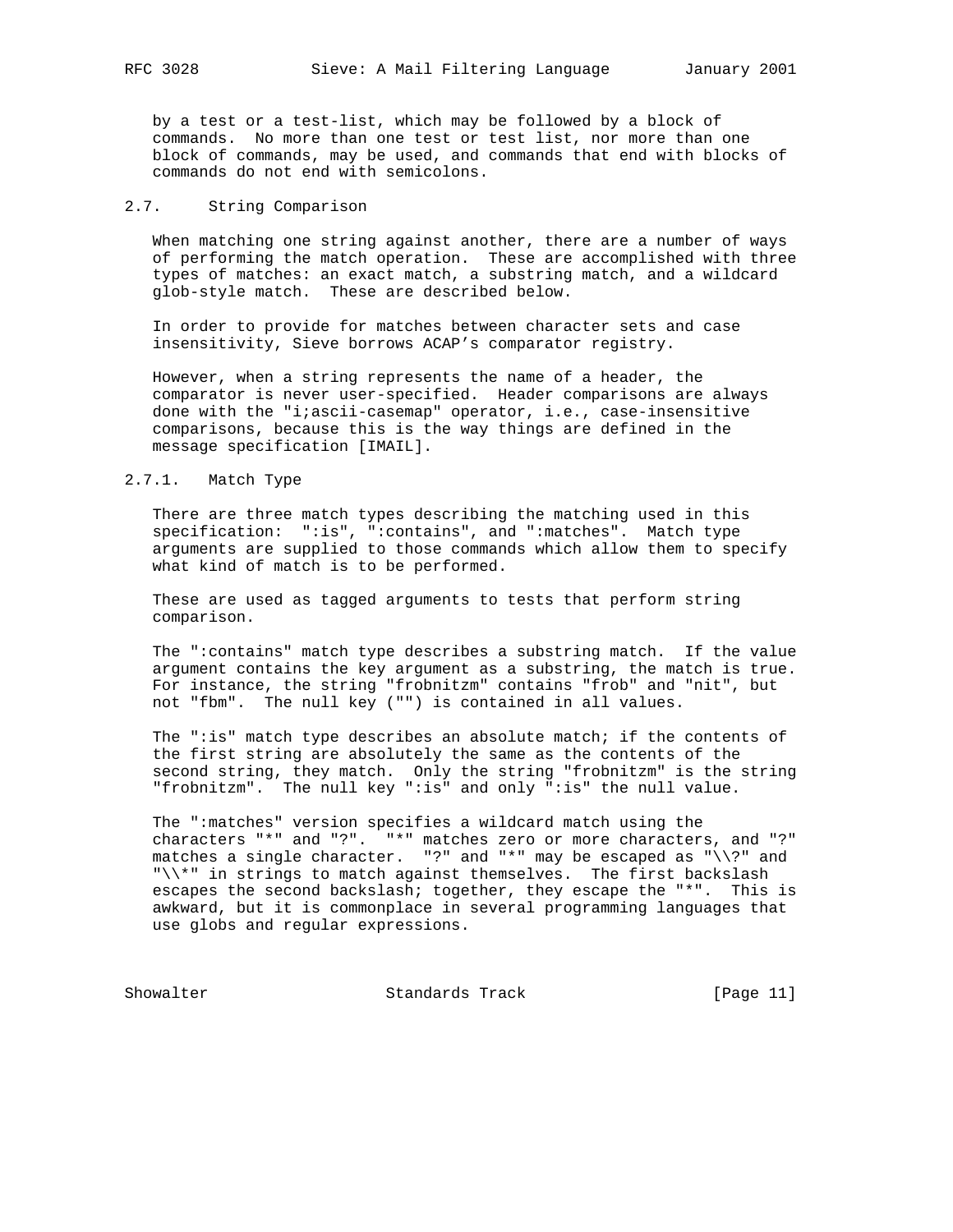In order to specify what type of match is supposed to happen, commands that support matching take optional tagged arguments ":matches", ":is", and ":contains". Commands default to using ":is" matching if no match type argument is supplied. Note that these modifiers may interact with comparators; in particular, some comparators are not suitable for matching with ":contains" or ":matches". It is an error to use a comparator with ":contains" or ":matches" that is not compatible with it.

 It is an error to give more than one of these arguments to a given command.

 For convenience, the "MATCH-TYPE" syntax element is defined here as follows:

Syntax: ":is" / ":contains" / ":matches"

2.7.2. Comparisons Across Character Sets

 All Sieve scripts are represented in UTF-8, but messages may involve a number of character sets. In order for comparisons to work across character sets, implementations SHOULD implement the following behavior:

 Implementations decode header charsets to UTF-8. Two strings are considered equal if their UTF-8 representations are identical. Implementations should decode charsets represented in the forms specified by [MIME] for both message headers and bodies. Implementations must be capable of decoding US-ASCII, ISO-8859-1, the ASCII subset of ISO-8859-\* character sets, and UTF-8.

 If implementations fail to support the above behavior, they MUST conform to the following:

 No two strings can be considered equal if one contains octets greater than 127.

### 2.7.3. Comparators

 In order to allow for language-independent, case-independent matches, the match type may be coupled with a comparator name. Comparators are described for [ACAP]; a registry is defined for ACAP, and this specification uses that registry.

 ACAP defines multiple comparator types. Only equality types are used in this specification.

Showalter Standards Track [Page 12]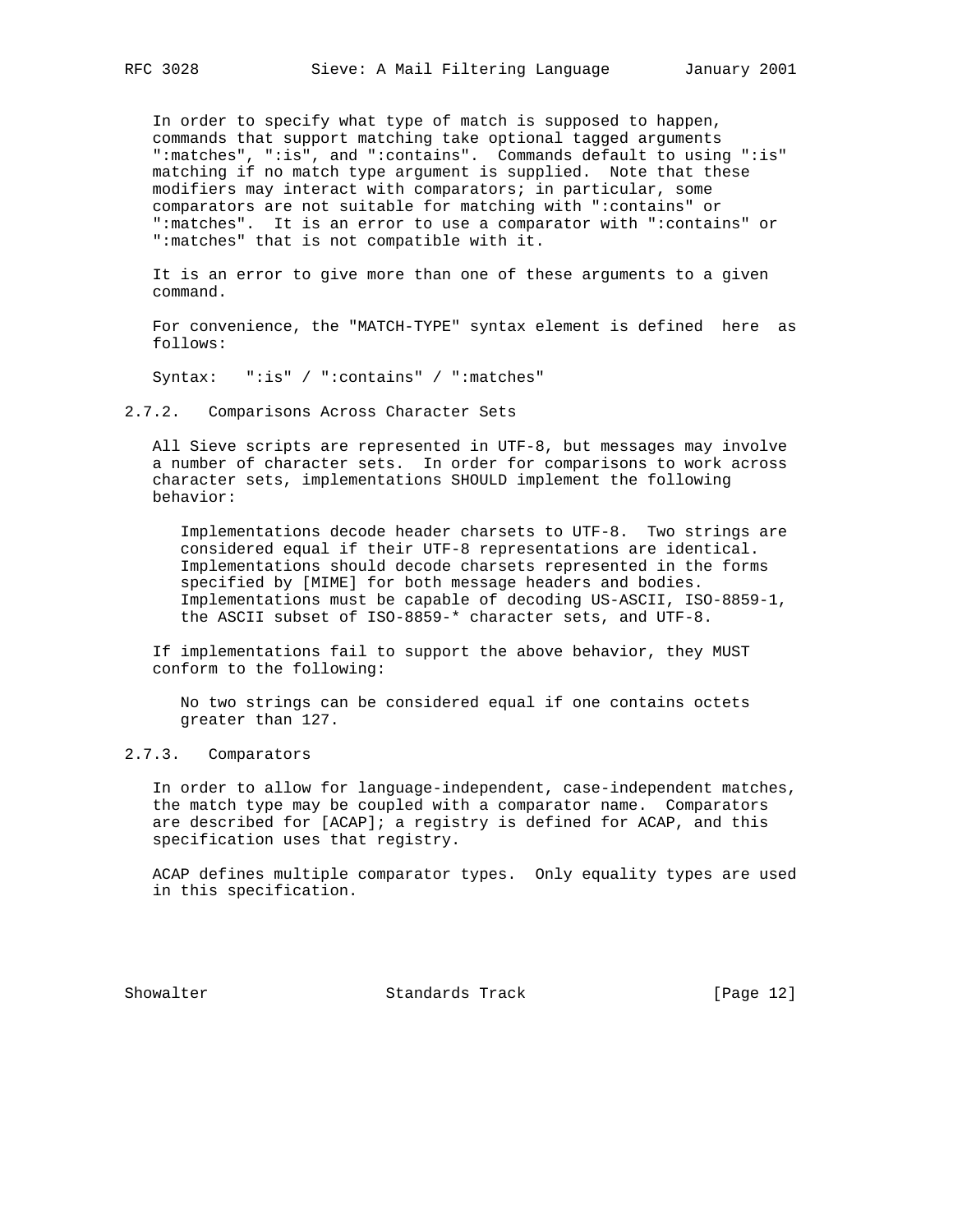All implementations MUST support the "i;octet" comparator (simply compares octets) and the "i;ascii-casemap" comparator (which treats uppercase and lowercase characters in the ASCII subset of UTF-8 as the same). If left unspecified, the default is "i;ascii-casemap".

 Some comparators may not be usable with substring matches; that is, they may only work with ":is". It is an error to try and use a comparator with ":matches" or ":contains" that is not compatible with it.

 A comparator is specified by the ":comparator" option with commands that support matching. This option is followed by a string providing the name of the comparator to be used. For convenience, the syntax of a comparator is abbreviated to "COMPARATOR", and (repeated in several tests) is as follows:

Syntax: ":comparator" <comparator-name: string>

So in this example,

 Example: if header :contains :comparator "i;octet" "Subject" "MAKE MONEY FAST" { discard; }

 would discard any message with subjects like "You can MAKE MONEY FAST", but not "You can Make Money Fast", since the comparator used is case-sensitive.

 Comparators other than i;octet and i;ascii-casemap must be declared with require, as they are extensions. If a comparator declared with require is not known, it is an error, and execution fails. If the comparator is not declared with require, it is also an error, even if the comparator is supported. (See 2.10.5.)

 Both ":matches" and ":contains" match types are compatible with the "i;octet" and "i;ascii-casemap" comparators and may be used with them.

 It is an error to give more than one of these arguments to a given command.

2.7.4. Comparisons Against Addresses

 Addresses are one of the most frequent things represented as strings. These are structured, and being able to compare against the local part or the domain of an address is useful, so some tests that act

Showalter Standards Track [Page 13]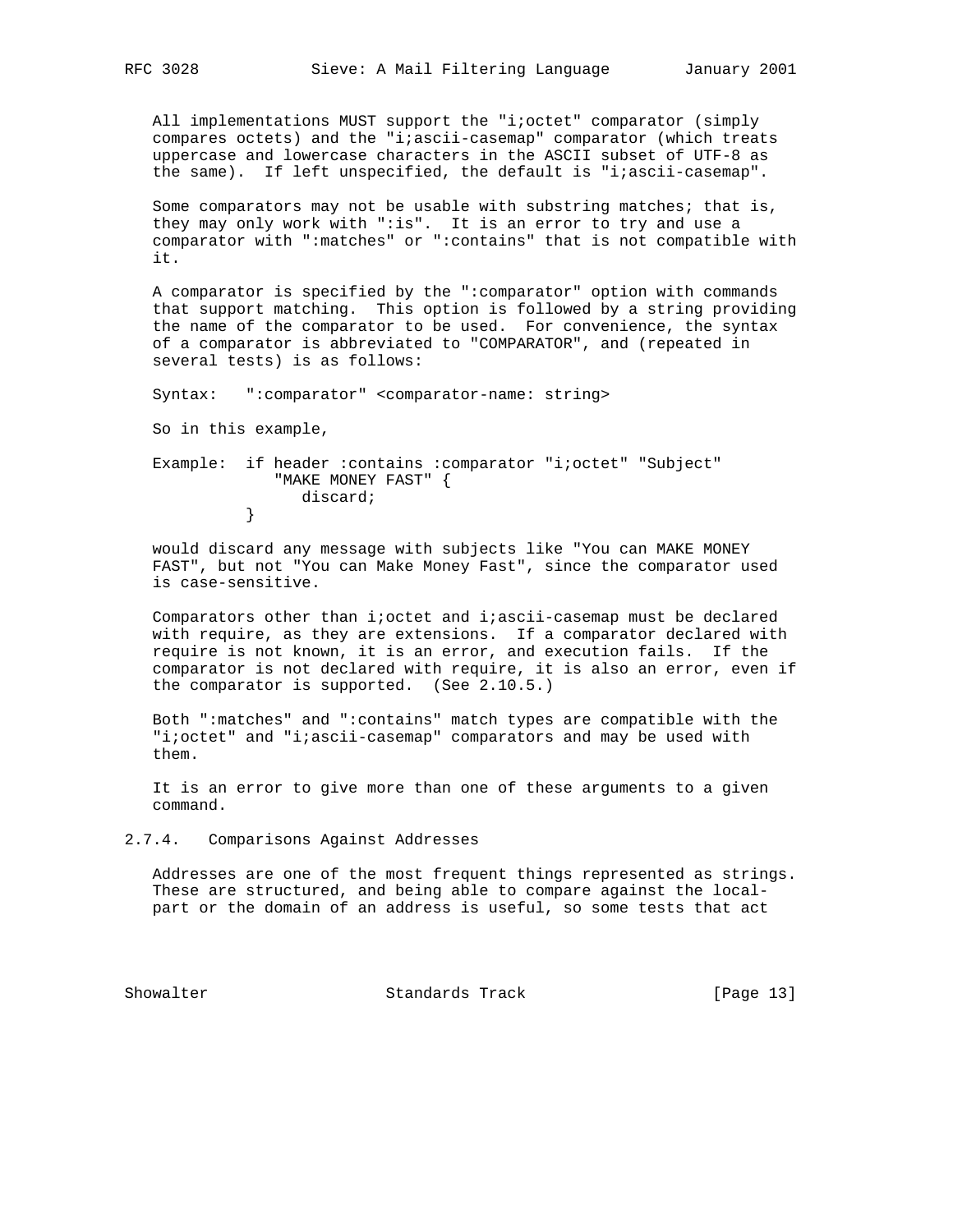exclusively on addresses take an additional optional argument that specifies what the test acts on.

 These optional arguments are ":localpart", ":domain", and ":all", which act on the local-part (left-side), the domain part (right side), and the whole address.

 The kind of comparison done, such as whether or not the test done is case-insensitive, is specified as a comparator argument to the test.

If an optional address-part is omitted, the default is ":all".

 It is an error to give more than one of these arguments to a given command.

 For convenience, the "ADDRESS-PART" syntax element is defined here as follows:

Syntax: ":localpart" / ":domain" / ":all"

#### 2.8. Blocks

 Blocks are sets of commands enclosed within curly braces. Blocks are supplied to commands so that the commands can implement control commands.

 A control structure is a command that happens to take a test and a block as one of its arguments; depending on the result of the test supplied as another argument, it runs the code in the block some number of times.

 With the commands supplied in this memo, there are no loops. The control structures supplied--if, elsif, and else--run a block either once or not at all. So there are two arguments, the test and the block.

## 2.9. Commands

 Sieve scripts are sequences of commands. Commands can take any of the tokens above as arguments, and arguments may be either tagged or positional arguments. Not all commands take all arguments.

 There are three kinds of commands: test commands, action commands, and control commands.

 The simplest is an action command. An action command is an identifier followed by zero or more arguments, terminated by a semicolon. Action commands do not take tests or blocks as arguments.

Showalter Standards Track [Page 14]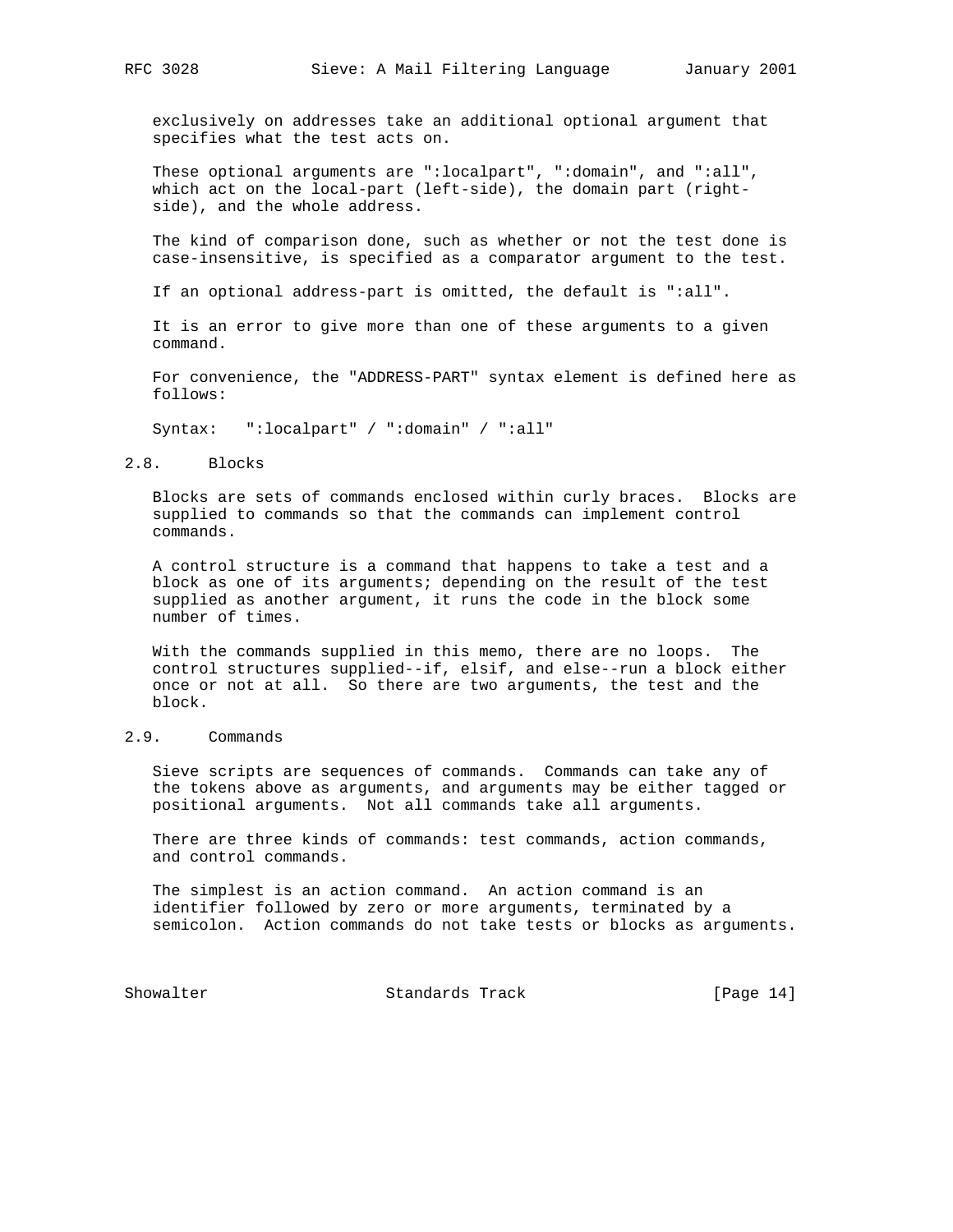A control command is similar, but it takes a test as an argument, and ends with a block instead of a semicolon.

 A test command is used as part of a control command. It is used to specify whether or not the block of code given to the control command is executed.

2.10. Evaluation

2.10.1. Action Interaction

 Some actions cannot be used with other actions because the result would be absurd. These restrictions are noted throughout this memo.

 Extension actions MUST state how they interact with actions defined in this specification.

2.10.2. Implicit Keep

 Previous experience with filtering systems suggests that cases tend to be missed in scripts. To prevent errors, Sieve has an "implicit keep".

 An implicit keep is a keep action (see 4.4) performed in absence of any action that cancels the implicit keep.

 An implicit keep is performed if a message is not written to a mailbox, redirected to a new address, or explicitly thrown out. That is, if a fileinto, a keep, a redirect, or a discard is performed, an implicit keep is not.

 Some actions may be defined to not cancel the implicit keep. These actions may not directly affect the delivery of a message, and are used for their side effects. None of the actions specified in this document meet that criteria, but extension actions will.

 For instance, with any of the short messages offered above, the following script produces no actions.

Example: if size : over 500K { discard; }

As a result, the implicit keep is taken.

2.10.3. Message Uniqueness in a Mailbox

 Implementations SHOULD NOT deliver a message to the same folder more than once, even if a script explicitly asks for a message to be written to a mailbox twice.

Showalter Standards Track [Page 15]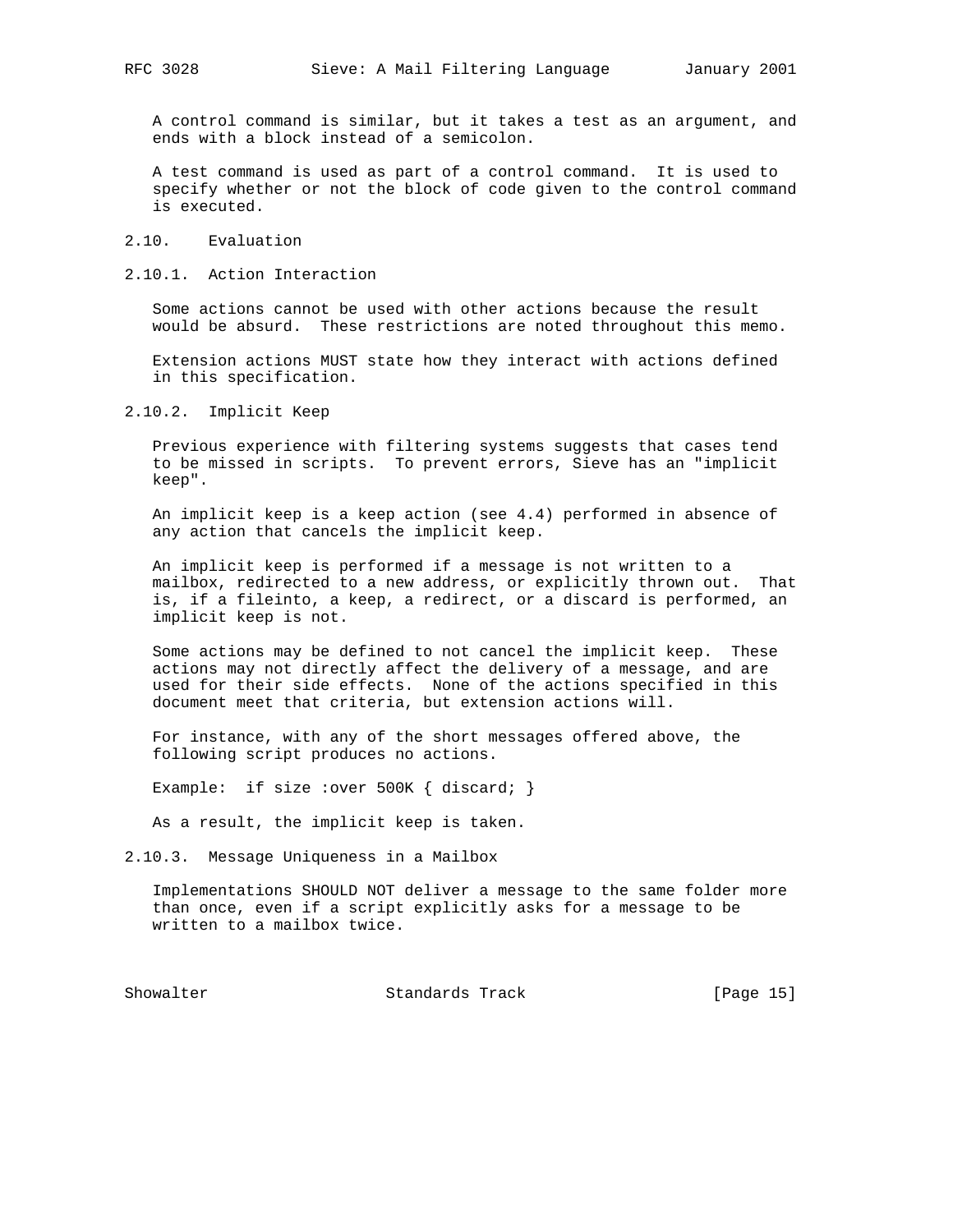The test for equality of two messages is implementation-defined.

 If a script asks for a message to be written to a mailbox twice, it MUST NOT be treated as an error.

2.10.4. Limits on Numbers of Actions

 Site policy MAY limit numbers of actions taken and MAY impose restrictions on which actions can be used together. In the event that a script hits a policy limit on the number of actions taken for a particular message, an error occurs.

Implementations MUST prohibit more than one reject.

 Implementations MUST allow at least one keep or one fileinto. If fileinto is not implemented, implementations MUST allow at least one keep.

Implementations SHOULD prohibit reject when used with other actions.

2.10.5. Extensions and Optional Features

 Because of the differing capabilities of many mail systems, several features of this specification are optional. Before any of these extensions can be executed, they must be declared with the "require" action.

 If an extension is not enabled with "require", implementations MUST treat it as if they did not support it at all.

 If a script does not understand an extension declared with require, the script must not be used at all. Implementations MUST NOT execute scripts which require unknown capability names.

 Note: The reason for this restriction is that prior experiences with languages such as LISP and Tcl suggest that this is a workable way of noting that a given script uses an extension.

 Experience with PostScript suggests that mechanisms that allow a script to work around missing extensions are not used in practice.

 Extensions which define actions MUST state how they interact with actions discussed in the base specification.

Showalter Standards Track [Page 16]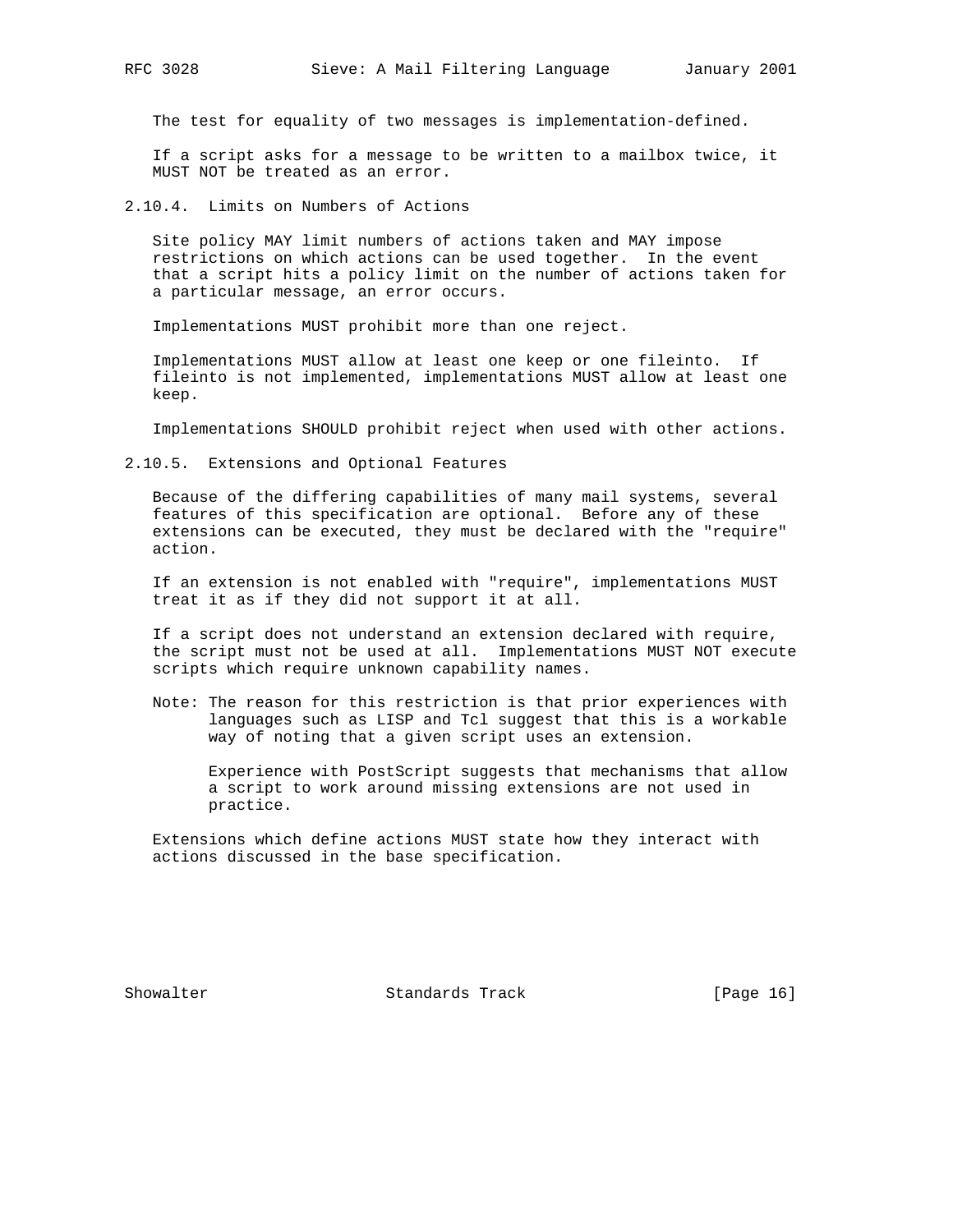2.10.6. Errors

 In any programming language, there are compile-time and run-time errors.

 Compile-time errors are ones in syntax that are detectable if a syntax check is done.

 Run-time errors are not detectable until the script is run. This includes transient failures like disk full conditions, but also includes issues like invalid combinations of actions.

When an error occurs in a Sieve script, all processing stops.

 Implementations MAY choose to do a full parse, then evaluate the script, then do all actions. Implementations might even go so far as to ensure that execution is atomic (either all actions are executed or none are executed).

 Other implementations may choose to parse and run at the same time. Such implementations are simpler, but have issues with partial failure (some actions happen, others don't).

 Implementations might even go so far as to ensure that scripts can never execute an invalid set of actions (e.g., reject + fileinto) before execution, although this could involve solving the Halting Problem.

 This specification allows any of these approaches. Solving the Halting Problem is considered extra credit.

 When an error happens, implementations MUST notify the user that an error occurred, which actions (if any) were taken, and do an implicit keep.

2.10.7. Limits on Execution

 Implementations may limit certain constructs. However, this specification places a lower bound on some of these limits.

Implementations MUST support fifteen levels of nested blocks.

Implementations MUST support fifteen levels of nested test lists.

3. Control Commands

 Control structures are needed to allow for multiple and conditional actions.

Showalter Standards Track [Page 17]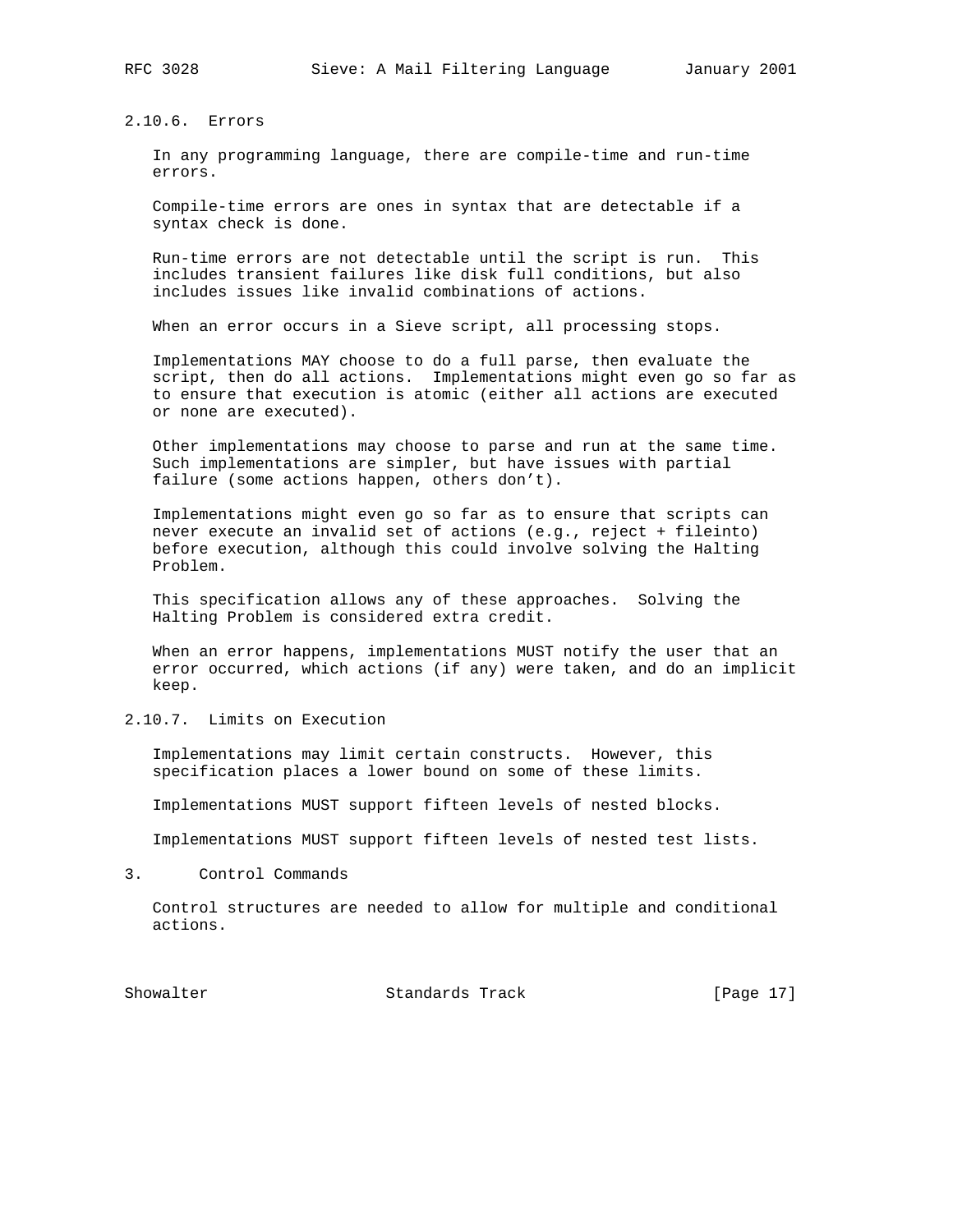## 3.1. Control Structure If

 There are three pieces to if: "if", "elsif", and "else". Each is actually a separate command in terms of the grammar. However, an elsif MUST only follow an if, and an else MUST follow only either an if or an elsif. An error occurs if these conditions are not met.

Syntax: if <test1: test> <block1: block>

Syntax: elsif <test2: test> <block2: block>

Syntax: else <block>

 The semantics are similar to those of any of the many other programming languages these control commands appear in. When the interpreter sees an "if", it evaluates the test associated with it. If the test is true, it executes the block associated with it.

 If the test of the "if" is false, it evaluates the test of the first "elsif" (if any). If the test of "elsif" is true, it runs the elsif's block. An elsif may be followed by an elsif, in which case, the interpreter repeats this process until it runs out of elsifs.

 When the interpreter runs out of elsifs, there may be an "else" case. If there is, and none of the if or elsif tests were true, the interpreter runs the else case.

 This provides a way of performing exactly one of the blocks in the chain.

In the following example, both Message A and B are dropped.

 Example: require "fileinto"; if header :contains "from" "coyote" { discard; } elsif header :contains ["subject"] ["\$\$\$"] { discard; } else { fileinto "INBOX"; }

 When the script below is run over message A, it redirects the message to acm@example.edu; message B, to postmaster@example.edu; any other message is redirected to field@example.edu.

Showalter Standards Track [Page 18]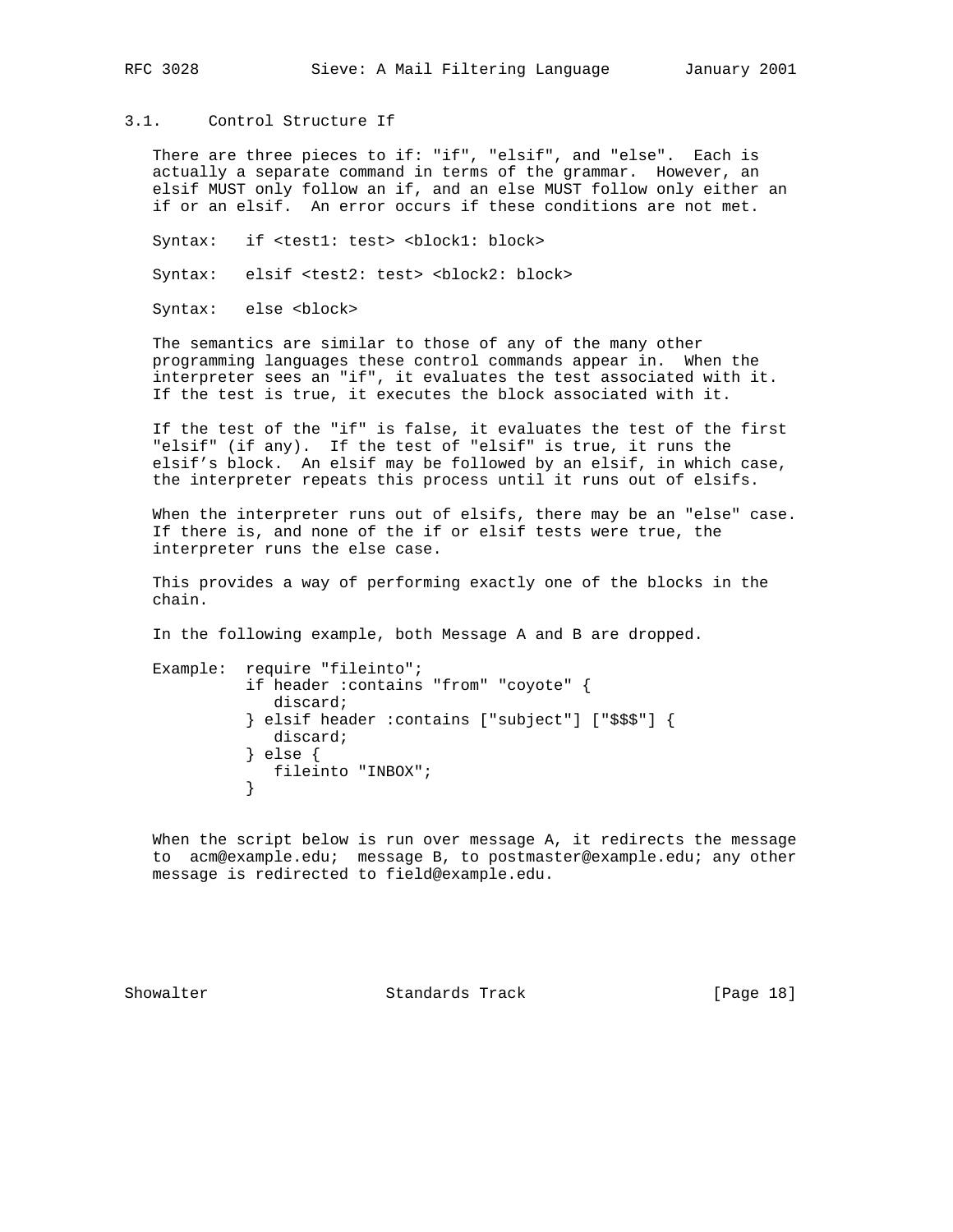Example: if header :contains ["From"] ["coyote"] { redirect "acm@example.edu"; } elsif header :contains "Subject" "\$\$\$" { redirect "postmaster@example.edu"; } else { redirect "field@example.edu"; }

 Note that this definition prohibits the "... else if ..." sequence used by C. This is intentional, because this construct produces a shift-reduce conflict.

## 3.2. Control Structure Require

Syntax: require <capabilities: string-list>

 The require action notes that a script makes use of a certain extension. Such a declaration is required to use the extension, as discussed in section 2.10.5. Multiple capabilities can be declared with a single require.

 The require command, if present, MUST be used before anything other than a require can be used. An error occurs if a require appears after a command other than require.

Example: require ["fileinto", "reject"];

 Example: require "fileinto"; require "vacation";

Syntax: stop

 The "stop" action ends all processing. If no actions have been executed, then the keep action is taken.

### 4. Action Commands

 This document supplies five actions that may be taken on a message: keep, fileinto, redirect, reject, and discard.

 Implementations MUST support the "keep", "discard", and "redirect" actions.

Implementations SHOULD support "reject" and "fileinto".

Showalter Standards Track [Page 19]

<sup>3.3.</sup> Control Structure Stop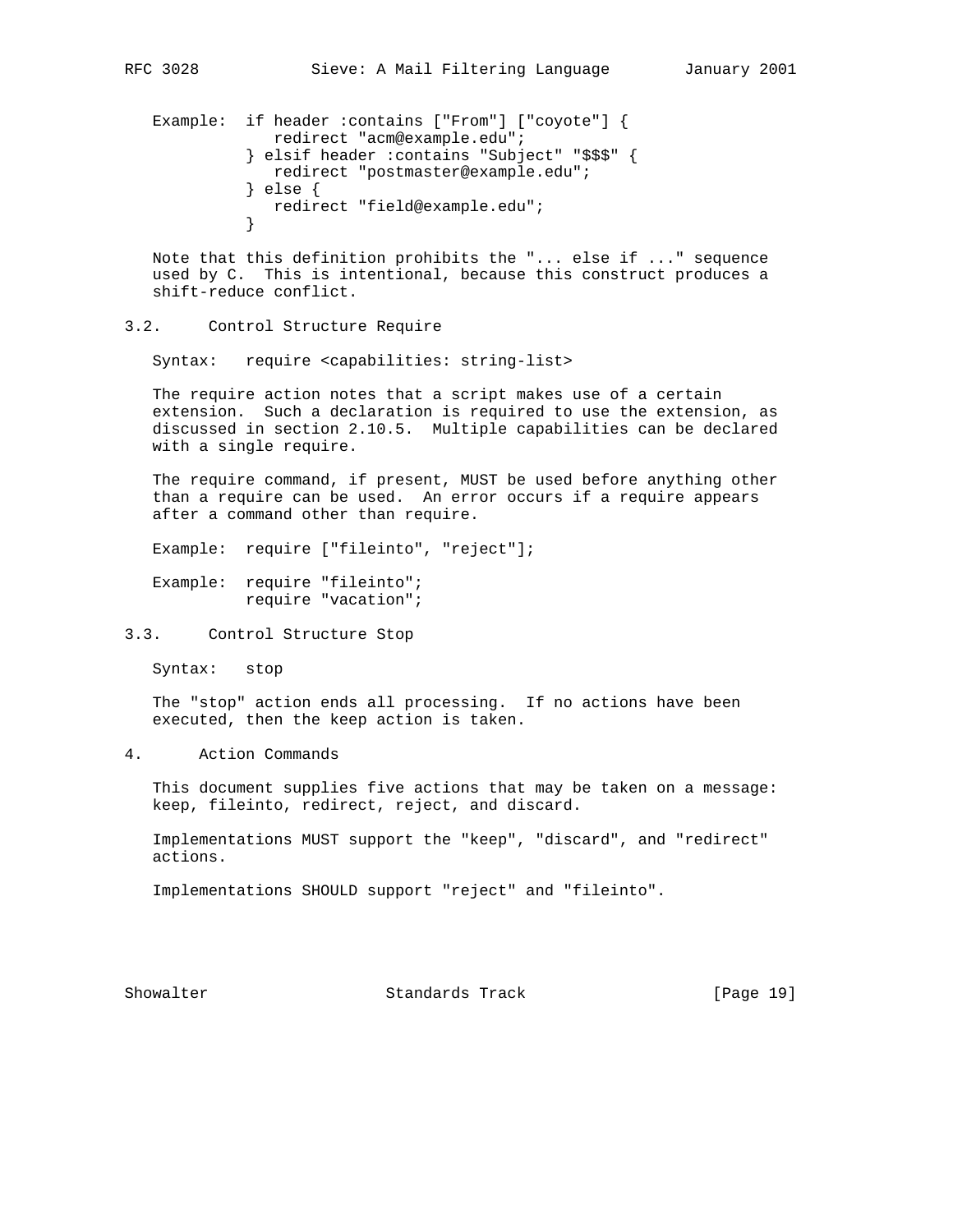Implementations MAY limit the number of certain actions taken (see section 2.10.4).

4.1. Action reject

Syntax: reject <reason: string>

 The optional "reject" action refuses delivery of a message by sending back an [MDN] to the sender. It resends the message to the sender, wrapping it in a "reject" form, noting that it was rejected by the recipient. In the following script, message A is rejected and returned to the sender.

 Example: if header :contains "from" "coyote@desert.example.org" { reject "I am not taking mail from you, and I don't want your birdseed, either!";<br>} }

 A reject message MUST take the form of a failure MDN as specified by [MDN]. The human-readable portion of the message, the first component of the MDN, contains the human readable message describing the error, and it SHOULD contain additional text alerting the original sender that mail was refused by a filter. This part of the MDN might appear as follows:

 ------------------------------------------------------------ Message was refused by recipient's mail filtering program. Reason given was as follows:

 I am not taking mail from you, and I don't want your birdseed, either! ------------------------------------------------------------

 The MDN action-value field as defined in the MDN specification MUST be "deleted" and MUST have the MDN-sent-automatically and automatic action modes set.

 Because some implementations can not or will not implement the reject command, it is optional. The capability string to be used with the require command is "reject".

4.2. Action fileinto

Syntax: fileinto <folder: string>

 The "fileinto" action delivers the message into the specified folder. Implementations SHOULD support fileinto, but in some environments this may be impossible.

Showalter **Standards Track** [Page 20]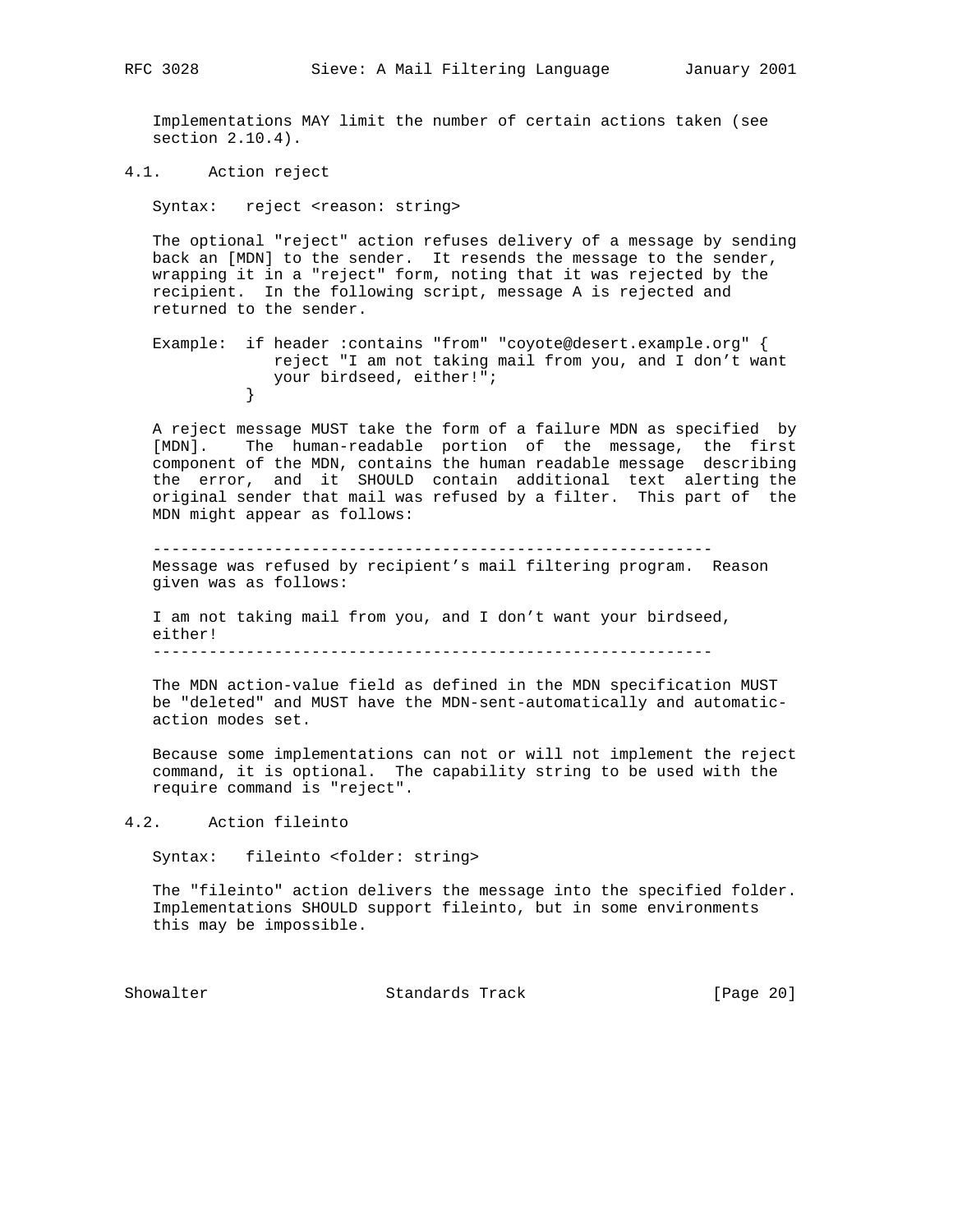The capability string for use with the require command is "fileinto".

 In the following script, message A is filed into folder "INBOX.harassment".

 Example: require "fileinto"; if header :contains ["from"] "coyote" { fileinto "INBOX.harassment";<br>} }

## 4.3. Action redirect

Syntax: redirect <address: string>

 The "redirect" action is used to send the message to another user at a supplied address, as a mail forwarding feature does. The "redirect" action makes no changes to the message body or existing headers, but it may add new headers. The "redirect" modifies the envelope recipient.

 The redirect command performs an MTA-style "forward"--that is, what you get from a .forward file using sendmail under UNIX. The address on the SMTP envelope is replaced with the one on the redirect command and the message is sent back out. (This is not an MUA-style forward, which creates a new message with a different sender and message ID, wrapping the old message in a new one.)

A simple script can be used for redirecting all mail:

Example: redirect "bart@example.edu";

 Implementations SHOULD take measures to implement loop control, possibly including adding headers to the message or counting received headers. If an implementation detects a loop, it causes an error.

#### 4.4. Action keep

Syntax: keep

 The "keep" action is whatever action is taken in lieu of all other actions, if no filtering happens at all; generally, this simply means to file the message into the user's main mailbox. This command provides a way to execute this action without needing to know the name of the user's main mailbox, providing a way to call it without needing to understand the user's setup, or the underlying mail system.

Showalter Standards Track [Page 21]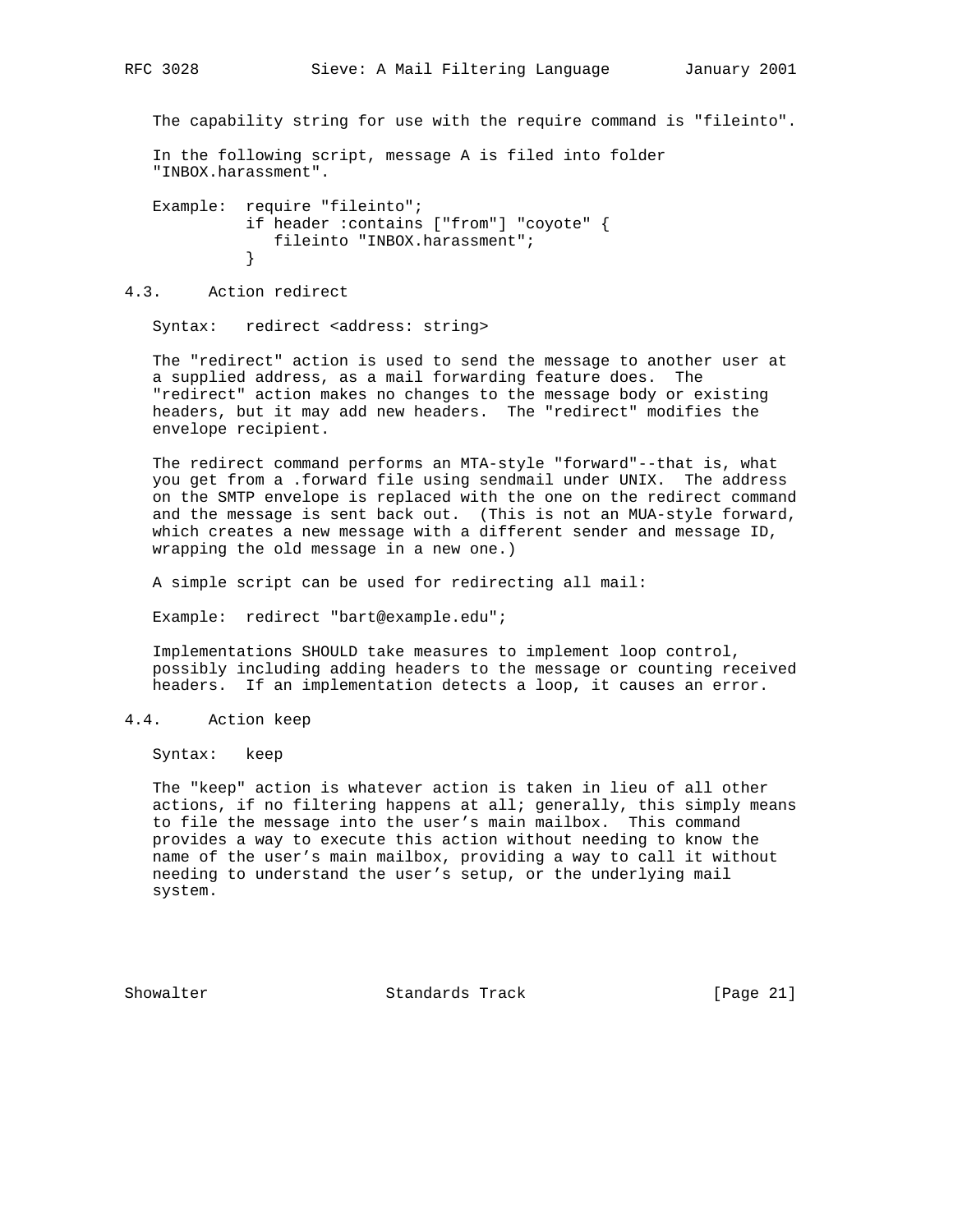For instance, in an implementation where the IMAP server is running scripts on behalf of the user at time of delivery, a keep command is equivalent to a fileinto "INBOX".

Example: if size : under 1M { keep; } else { discard; }

Note that the above script is identical to the one below.

Example: if not size : under  $1M \{ discard\}$ 

4.5. Action discard

Syntax: discard

 Discard is used to silently throw away the message. It does so by simply canceling the implicit keep. If discard is used with other actions, the other actions still happen. Discard is compatible with all other actions. (For instance fileinto+discard is equivalent to fileinto.)

 Discard MUST be silent; that is, it MUST NOT return a non-delivery notification of any kind ([DSN], [MDN], or otherwise).

 In the following script, any mail from "idiot@example.edu" is thrown out.

 Example: if header :contains ["from"] ["idiot@example.edu"] { discard;<br>} }

 While an important part of this language, "discard" has the potential to create serious problems for users: Students who leave themselves logged in to an unattended machine in a public computer lab may find their script changed to just "discard". In order to protect users in this situation (along with similar situations), implementations MAY keep messages destroyed by a script for an indefinite period, and MAY disallow scripts that throw out all mail.

#### 5. Test Commands

 Tests are used in conditionals to decide which part(s) of the conditional to execute.

 Implementations MUST support these tests: "address", "allof", "anyof", "exists", "false", "header", "not", "size", and "true".

Implementations SHOULD support the "envelope" test.

Showalter Standards Track [Page 22]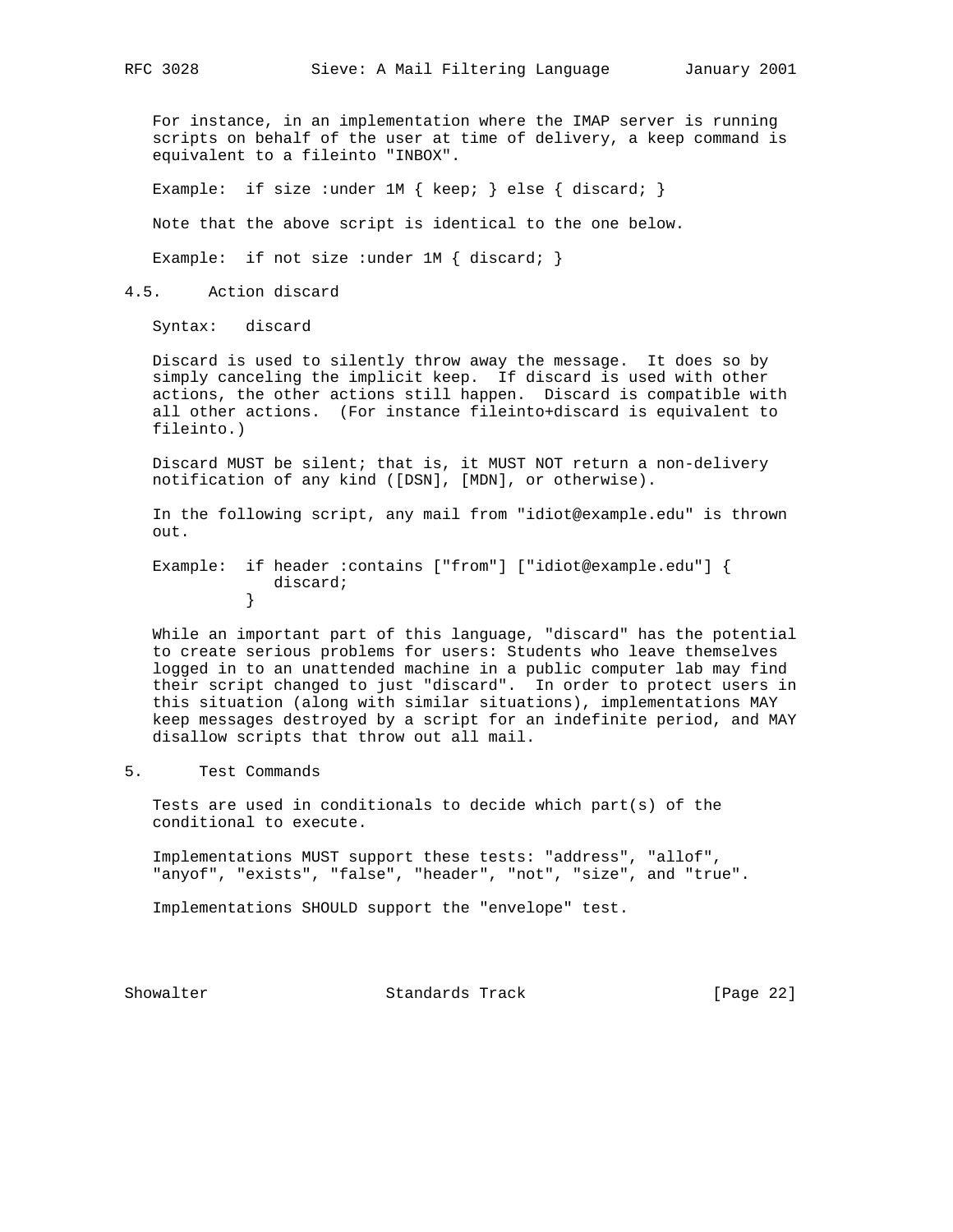## 5.1. Test address

 Syntax: address [ADDRESS-PART] [COMPARATOR] [MATCH-TYPE] <header-list: string-list> <key-list: string-list>

 The address test matches Internet addresses in structured headers that contain addresses. It returns true if any header contains any key in the specified part of the address, as modified by the comparator and the match keyword.

 Like envelope and header, this test returns true if any combination of the header-list and key-list arguments match.

 Internet email addresses [IMAIL] have the somewhat awkward characteristic that the local-part to the left of the at-sign is considered case sensitive, and the domain-part to the right of the at-sign is case insensitive. The "address" command does not deal with this itself, but provides the ADDRESS-PART argument for allowing users to deal with it.

 The address primitive never acts on the phrase part of an email address, nor on comments within that address. It also never acts on group names, although it does act on the addresses within the group construct.

 Implementations MUST restrict the address test to headers that contain addresses, but MUST include at least From, To, Cc, Bcc, Sender, Resent-From, Resent-To, and SHOULD include any other header that utilizes an "address-list" structured header body.

 Example: if address :is :all "from" "tim@example.com" { discard;

## 5.2. Test allof

Syntax: allof <tests: test-list>

The allof test performs a logical AND on the tests supplied to it.

 Example: allof (false, false) => false allof (false, true) => false allof (true, true) => true

The allof test takes as its argument a test-list.

Showalter Standards Track [Page 23]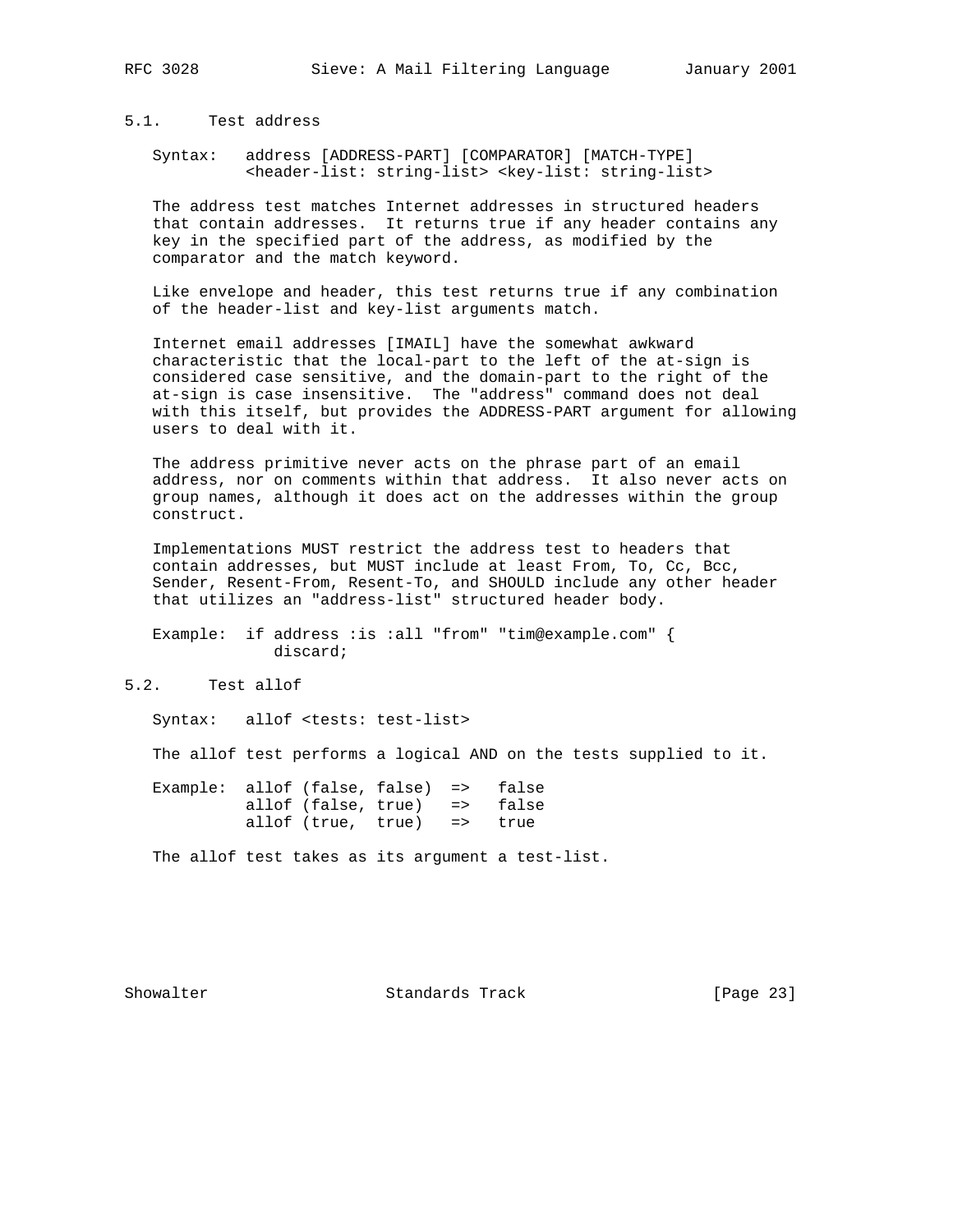5.3. Test anyof

Syntax: anyof <tests: test-list>

The anyof test performs a logical OR on the tests supplied to it.

 Example: anyof (false, false) => false anyof (false, true) => true anyof (true, true) => true

#### 5.4. Test envelope

 Syntax: envelope [COMPARATOR] [ADDRESS-PART] [MATCH-TYPE] <envelope-part: string-list> <key-list: string-list>

 The "envelope" test is true if the specified part of the SMTP (or equivalent) envelope matches the specified key.

 If one of the envelope-part strings is (case insensitive) "from", then matching occurs against the FROM address used in the SMTP MAIL command.

 If one of the envelope-part strings is (case insensitive) "to", then matching occurs against the TO address used in the SMTP RCPT command that resulted in this message getting delivered to this user. Note that only the most recent TO is available, and only the one relevant to this user.

 The envelope-part is a string list and may contain more than one parameter, in which case all of the strings specified in the key-list are matched against all parts given in the envelope-part list.

 Like address and header, this test returns true if any combination of the envelope-part and key-list arguments is true.

All tests against envelopes MUST drop source routes.

 If the SMTP transaction involved several RCPT commands, only the data from the RCPT command that caused delivery to this user is available in the "to" part of the envelope.

 If a protocol other than SMTP is used for message transport, implementations are expected to adapt this command appropriately.

 The envelope command is optional. Implementations SHOULD support it, but the necessary information may not be available in all cases.

Showalter Standards Track [Page 24]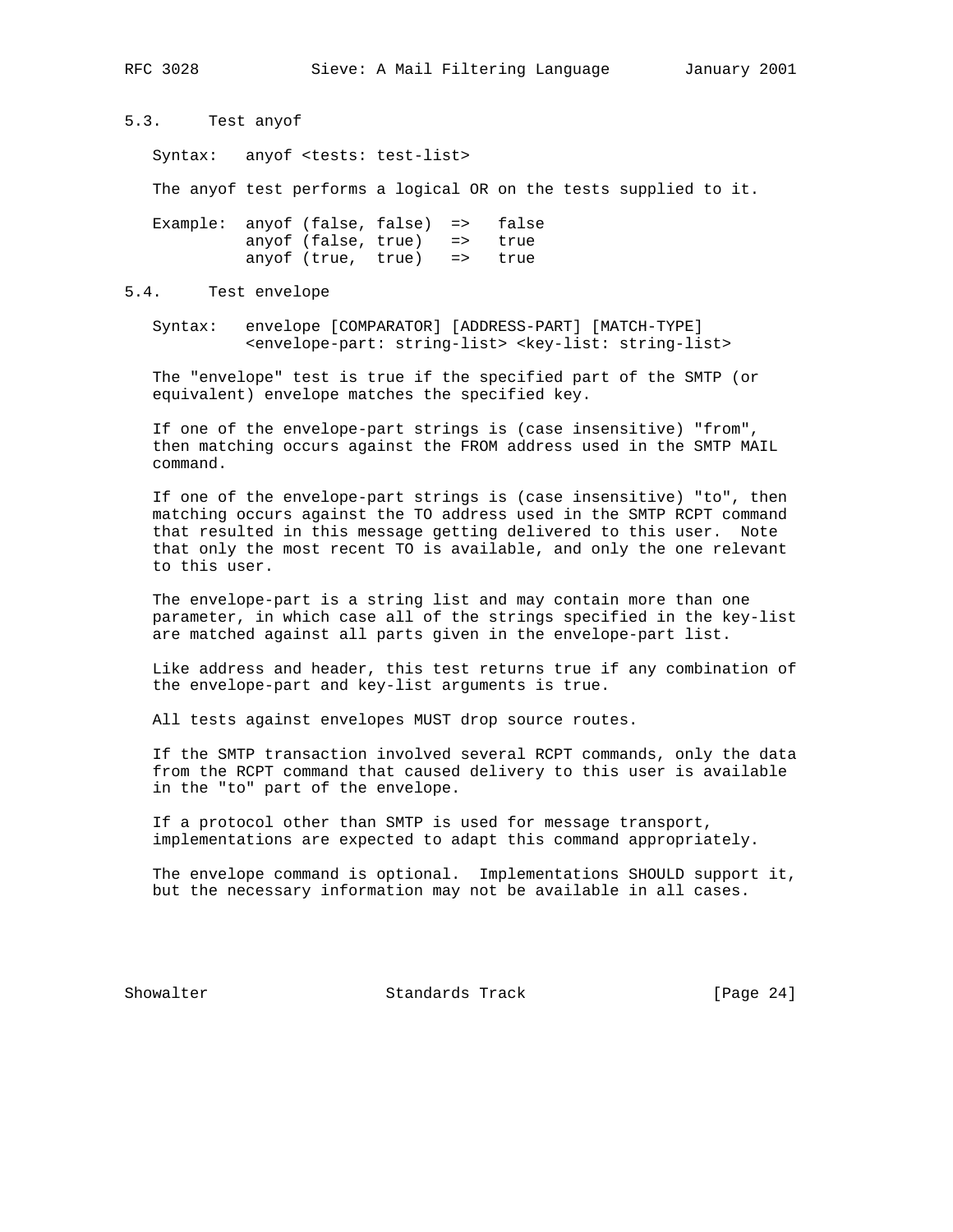```
 Example: require "envelope";
            if envelope :all :is "from" "tim@example.com" {
               discard;
 }
```
5.5. Test exists

Syntax: exists <header-names: string-list>

 The "exists" test is true if the headers listed in the header-names argument exist within the message. All of the headers must exist or the test is false.

 The following example throws out mail that doesn't have a From header and a Date header.

 Example: if not exists ["From","Date"] { discard;<br>} }

5.6. Test false

Syntax: false

The "false" test always evaluates to false.

5.7. Test header

 Syntax: header [COMPARATOR] [MATCH-TYPE] <header-names: string-list> <key-list: string-list>

 The "header" test evaluates to true if any header name matches any key. The type of match is specified by the optional match argument, which defaults to ":is" if not specified, as specified in section 2.6.

 Like address and envelope, this test returns true if any combination of the string-list and key-list arguments match.

 If a header listed in the header-names argument exists, it contains the null key (""). However, if the named header is not present, it does not contain the null key. So if a message contained the header

X-Caffeine: C8H10N4O2

Showalter Standards Track [Page 25]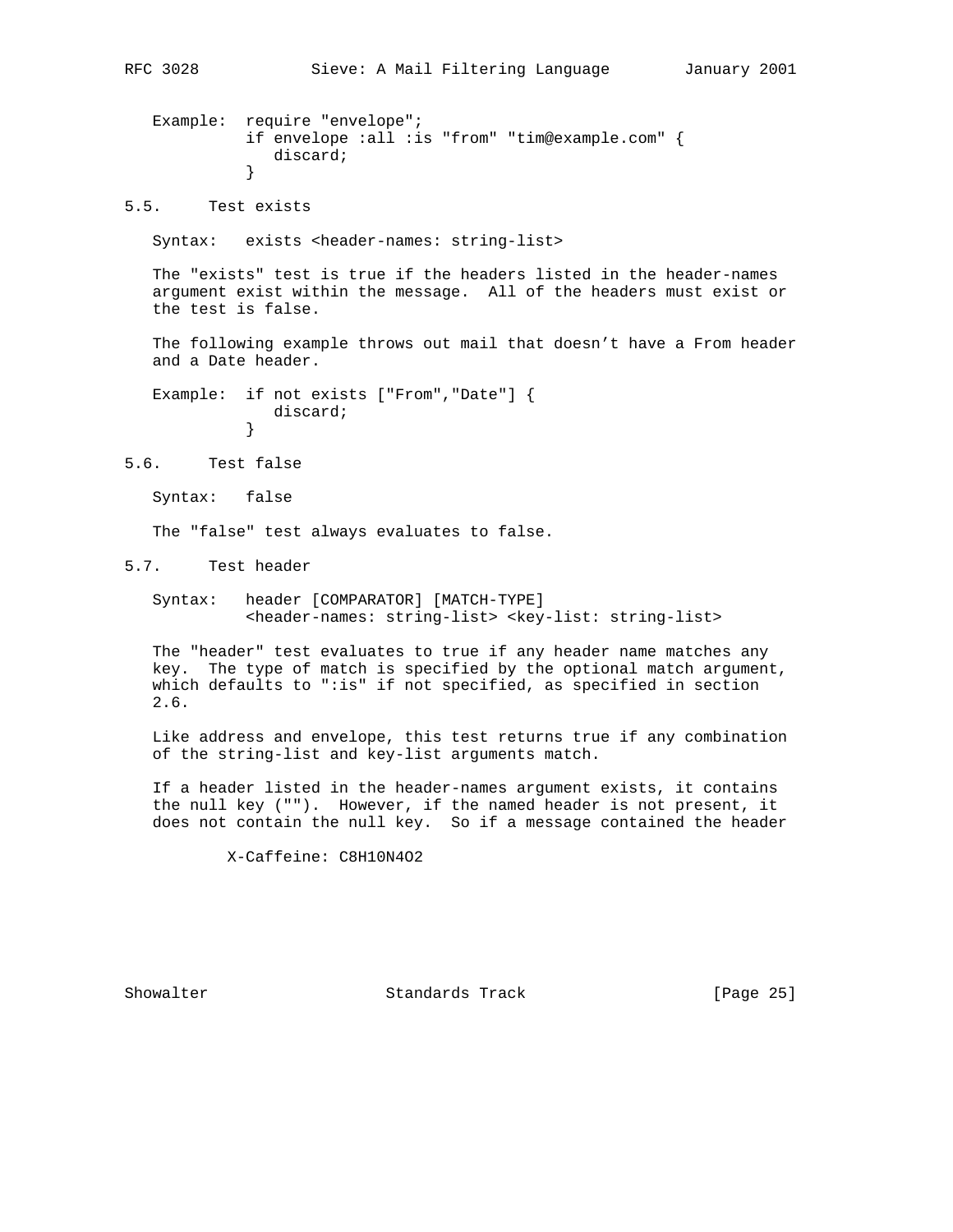these tests on that header evaluate as follows:

 header :is ["X-Caffeine"] [""] => false header :contains ["X-Caffeine"] [""] => true

5.8. Test not

Syntax: not <test>

 The "not" test takes some other test as an argument, and yields the opposite result. "not false" evaluates to "true" and "not true" evaluates to "false".

5.9. Test size

Syntax: size <":over" / ":under"> <limit: number>

 The "size" test deals with the size of a message. It takes either a tagged argument of ":over" or ":under", followed by a number representing the size of the message.

 If the argument is ":over", and the size of the message is greater than the number provided, the test is true; otherwise, it is false.

 If the argument is ":under", and the size of the message is less than the number provided, the test is true; otherwise, it is false.

 Exactly one of ":over" or ":under" must be specified, and anything else is an error.

 The size of a message is defined to be the number of octets from the initial header until the last character in the message body.

 Note that for a message that is exactly 4,000 octets, the message is neither ":over" 4000 octets or ":under" 4000 octets.

5.10. Test true

Syntax: true

The "true" test always evaluates to true.

6. Extensibility

 New control structures, actions, and tests can be added to the language. Sites must make these features known to their users; this document does not define a way to discover the list of extensions supported by the server.

Showalter **Standards Track** [Page 26]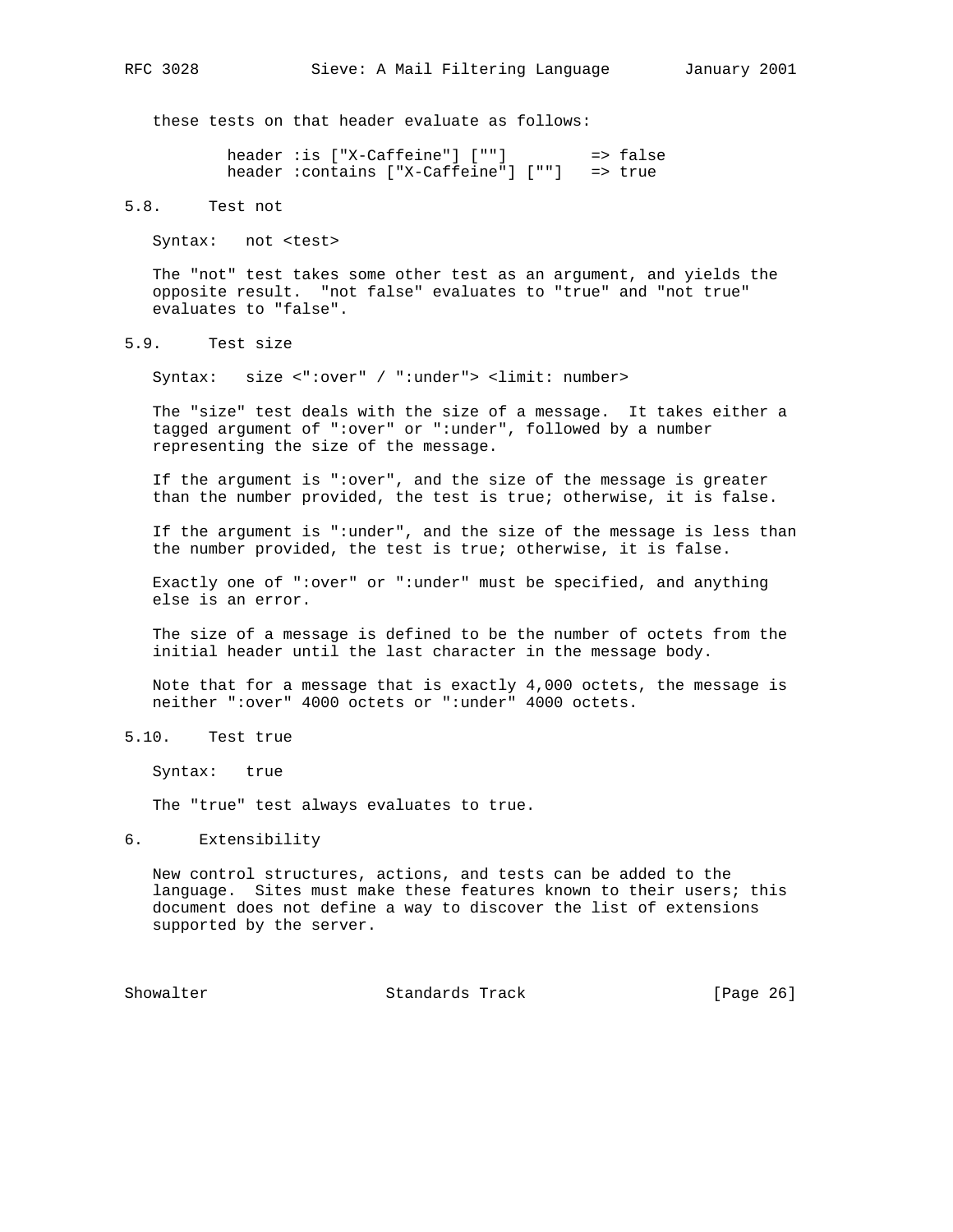Any extensions to this language MUST define a capability string that uniquely identifies that extension. If a new version of an extension changes the functionality of a previously defined extension, it MUST use a different name.

 In a situation where there is a submission protocol and an extension advertisement mechanism aware of the details of this language, scripts submitted can be checked against the mail server to prevent use of an extension that the server does not support.

 Extensions MUST state how they interact with constraints defined in section 2.10, e.g., whether they cancel the implicit keep, and which actions they are compatible and incompatible with.

### 6.1. Capability String

 Capability strings are typically short strings describing what capabilities are supported by the server.

 Capability strings beginning with "vnd." represent vendor-defined extensions. Such extensions are not defined by Internet standards or RFCs, but are still registered with IANA in order to prevent conflicts. Extensions starting with "vnd." SHOULD be followed by the name of the vendor and product, such as "vnd.acme.rocket-sled".

The following capability strings are defined by this document:

- envelope The string "envelope" indicates that the implementation supports the "envelope" command.
- fileinto The string "fileinto" indicates that the implementation supports the "fileinto" command.
- reject The string "reject" indicates that the implementation supports the "reject" command.
- comparator- The string "comparator-elbonia" is provided if the implementation supports the "elbonia" comparator. Therefore, all implementations have at least the "comparator-i;octet" and "comparator-i;ascii-casemap" capabilities. However, these comparators may be used without being declared with require.

Showalter Standards Track [Page 27]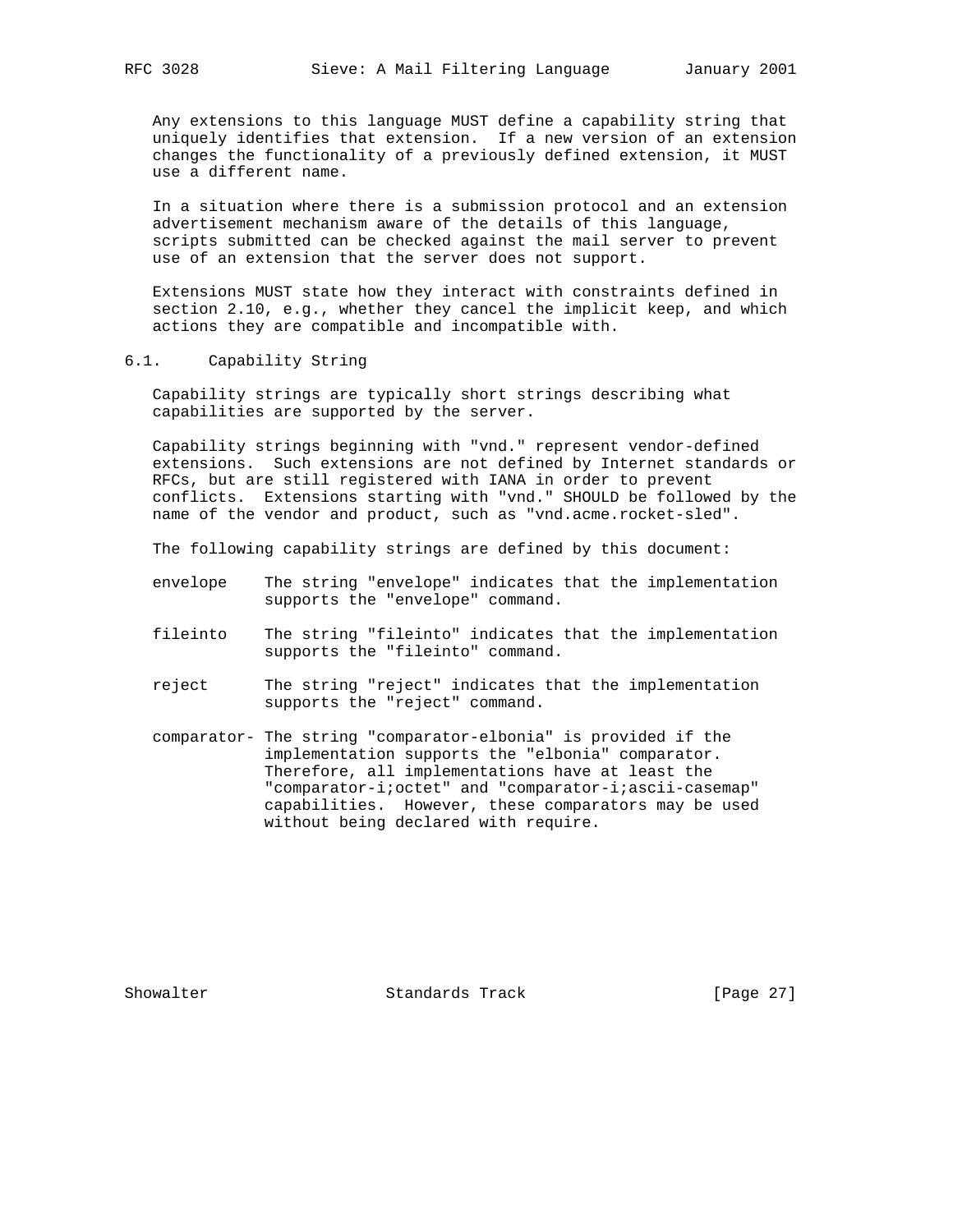## 6.2. IANA Considerations

 In order to provide a standard set of extensions, a registry is provided by IANA. Capability names may be registered on a first come, first-served basis. Extensions designed for interoperable use SHOULD be defined as standards track or IESG approved experimental RFCs.

## 6.2.1. Template for Capability Registrations

 The following template is to be used for registering new Sieve extensions with IANA.

 To: iana@iana.org Subject: Registration of new Sieve extension

 Capability name: Capability keyword: Capability arguments: Standards Track/IESG-approved experimental RFC number: Person and email address to contact for further information:

## 6.2.2. Initial Capability Registrations

 The following are to be added to the IANA registry for Sieve extensions as the initial contents of the capability registry.

Capability name: fileinto<br>Capability keyword: fileinto Capability keyword: fileinto Capability arguments: fileinto <folder: string> Standards Track/IESG-approved experimental RFC number: RFC 3028 (Sieve base spec) Person and email address to contact for further information: Tim Showalter tjs@mirapoint.com

Capability name: The reject Capability keyword: reject Capability keyword: reject<br>Capability arguments: reject <reason: string> Standards Track/IESG-approved experimental RFC number: RFC 3028 (Sieve base spec) Person and email address to contact for further information: Tim Showalter tjs@mirapoint.com

Showalter Standards Track [Page 28]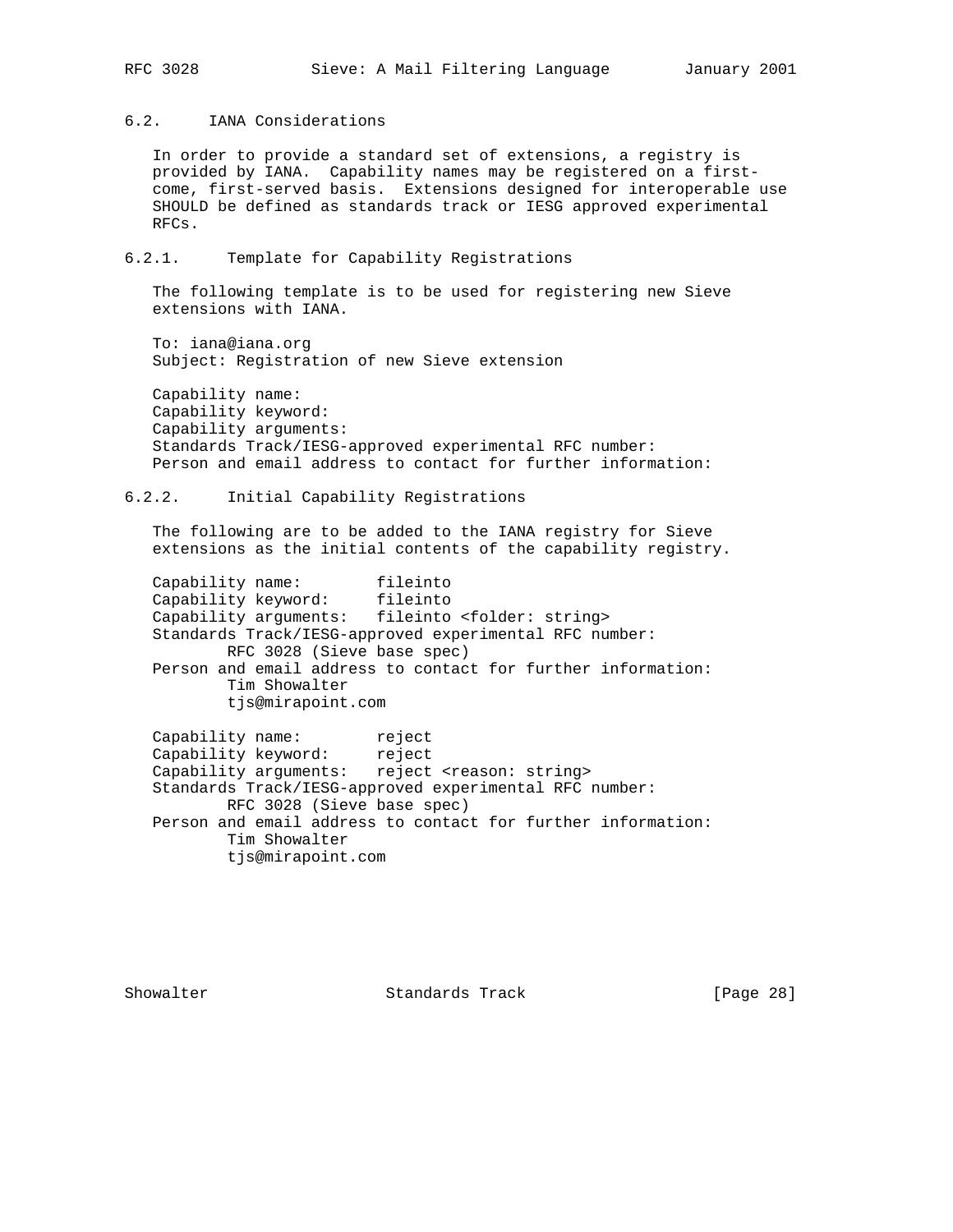Capability name: envelope Capability keyword: envelope Capability arguments: envelope [COMPARATOR] [ADDRESS-PART] [MATCH-TYPE] <envelope-part: string-list> <key-list: string-list> Standards Track/IESG-approved experimental RFC number: RFC 3028 (Sieve base spec) Person and email address to contact for further information: Tim Showalter tjs@mirapoint.com Capability name: comparator-\* Capability keyword: comparator-\* (anything starting with "comparator-") Capability arguments: (none)

 Standards Track/IESG-approved experimental RFC number: RFC 3028, Sieve, by reference of RFC 2244, Application Configuration Access Protocol Person and email address to contact for further information: Tim Showalter tjs@mirapoint.com

#### 6.3. Capability Transport

 As the range of mail systems that this document is intended to apply to is quite varied, a method of advertising which capabilities an implementation supports is difficult due to the wide range of possible implementations. Such a mechanism, however, should have property that the implementation can advertise the complete set of extensions that it supports.

7. Transmission

The MIME type for a Sieve script is "application/sieve".

 The registration of this type for RFC 2048 requirements is as follows:

Subject: Registration of MIME media type application/sieve

 MIME media type name: application MIME subtype name: sieve Required parameters: none Optional parameters: none Encoding considerations: Most sieve scripts will be textual, written in UTF-8. When non-7bit characters are used, quoted-printable is appropriate for transport systems that require 7bit encoding.

Showalter **Standards Track** [Page 29]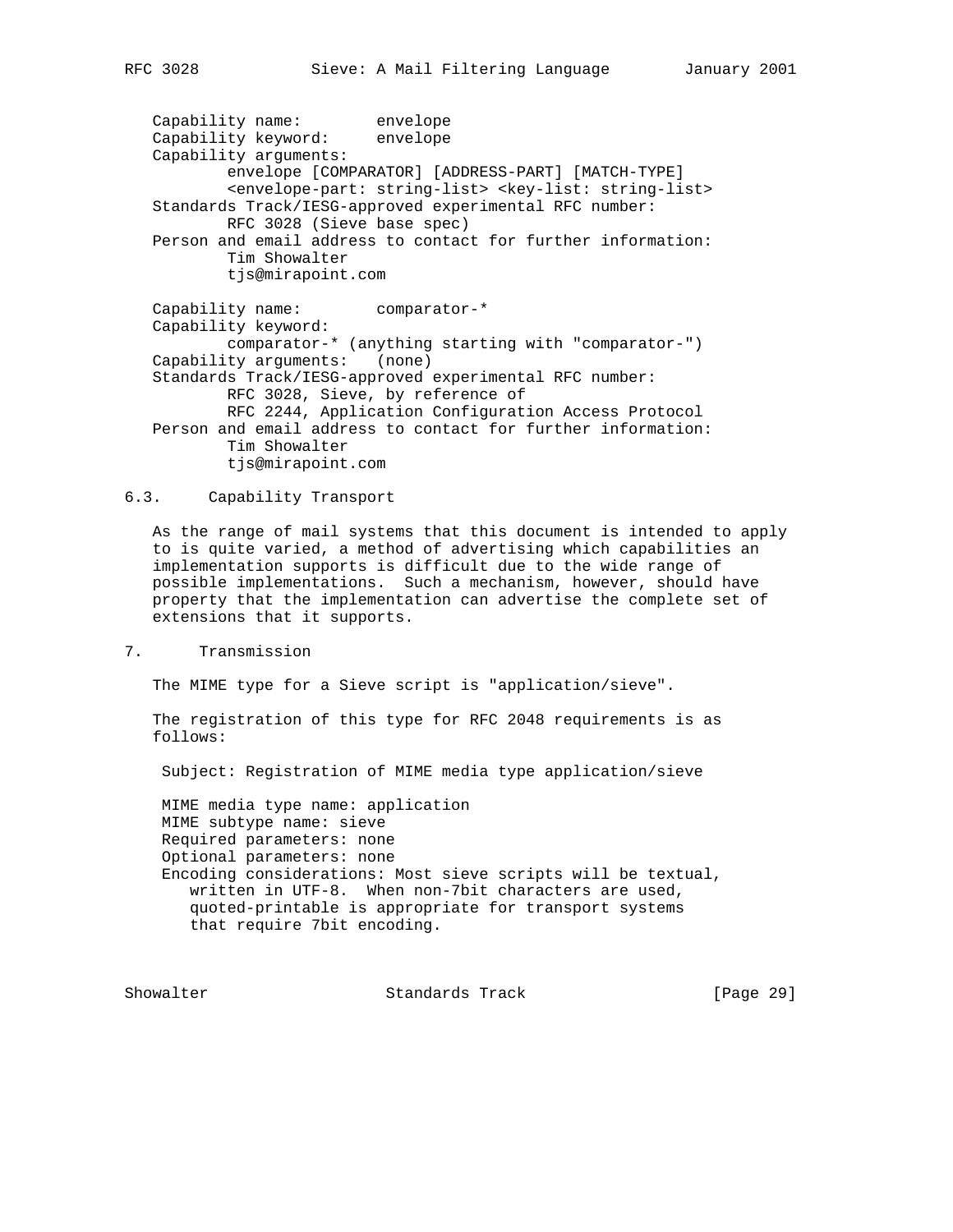Security considerations: Discussed in section 10 of RFC 3028. Interoperability considerations: Discussed in section 2.10.5 of RFC 3028. Published specification: RFC 3028. Applications which use this media type: sieve-enabled mail servers Additional information: Magic number(s): File extension(s): .siv Macintosh File Type Code(s): Person & email address to contact for further information: See the discussion list at ietf-mta-filters@imc.org. Intended usage: COMMON Author/Change controller: See Author information in RFC 3028.

8. Parsing

 The Sieve grammar is separated into tokens and a separate grammar as most programming languages are.

8.1. Lexical Tokens

 Sieve scripts are encoded in UTF-8. The following assumes a valid UTF-8 encoding; special characters in Sieve scripts are all ASCII.

The following are tokens in Sieve:

- identifiers
- tags
- numbers
- quoted strings
- multi-line strings
- other separators

 Blanks, horizontal tabs, CRLFs, and comments ("white space") are ignored except as they separate tokens. Some white space is required to separate otherwise adjacent tokens and in specific places in the multi-line strings.

 The other separators are single individual characters, and are mentioned explicitly in the grammar.

 The lexical structure of sieve is defined in the following BNF (as described in [ABNF]):

Showalter Standards Track [Page 30]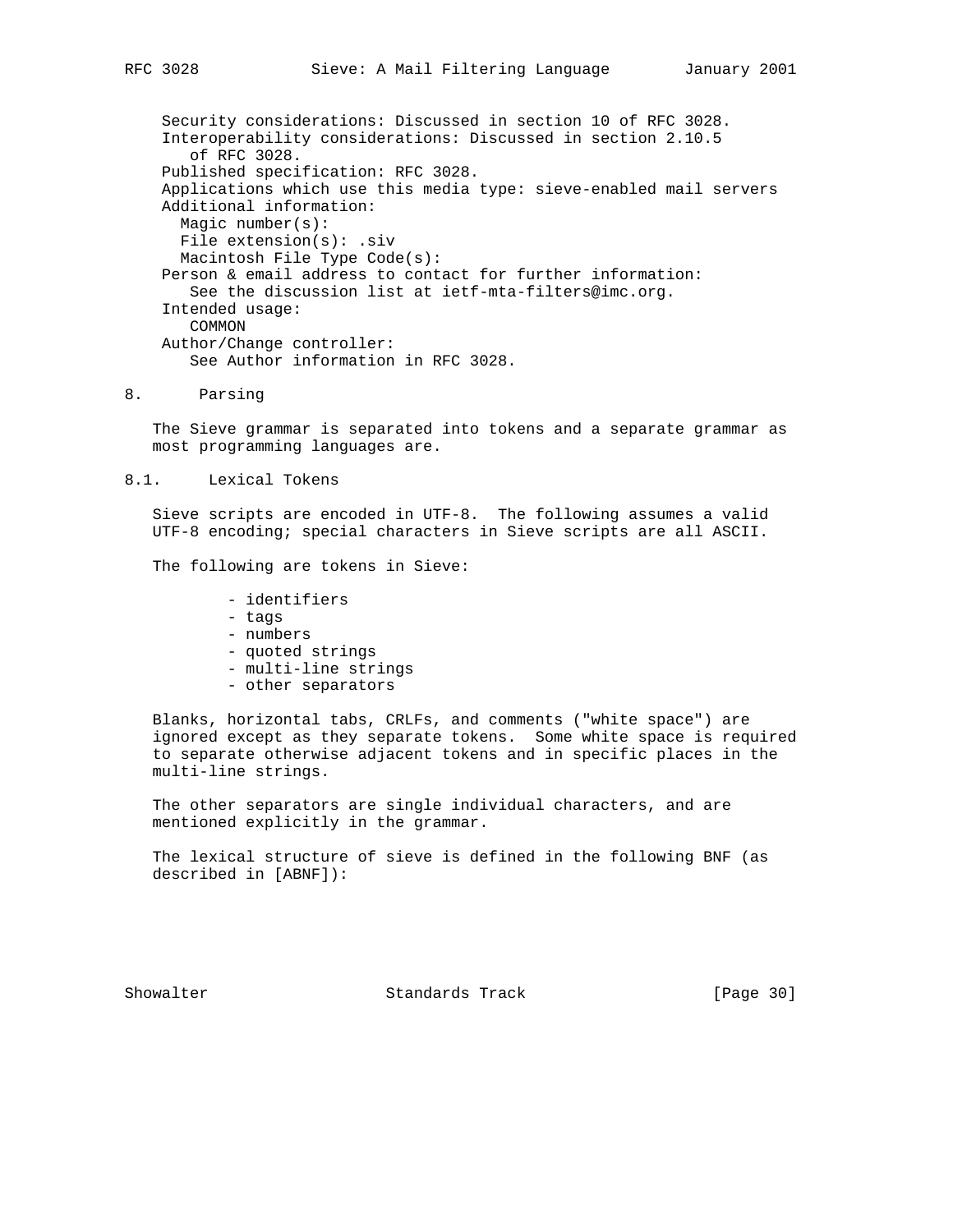bracket-comment = "/\*" \*(CHAR-NOT-STAR / ("\*" CHAR-NOT-SLASH)) "\*/" ;; No \*/ allowed inside a comment.  $i:$  (No  $*$  is allowed unless it is the last character, ;; or unless it is followed by a character that isn't a ;; slash.) CHAR-NOT-DOT = (%x01-09 / %x0b-0c / %x0e-2d / %x2f-ff) ;; no dots, no CRLFs  $CHAR-NOT-CRLF =$   $(*x01-09 / *x0b-0c / *x0e-ff)$  $CHAR-NOT-SLASH =$  (  $x00-57$  /  $x58-ff$ )  $CHAR-NOT-STAR =$  ( $x00-51 / 8x53-ff$ ) comment = bracket-comment / hash-comment hash-comment = ( "#" \*CHAR-NOT-CRLF CRLF ) identifier =  $(ALPHA / "__") * (ALPHA DIGIT "__")$  tag = ":" identifier number = 1\*DIGIT [QUANTIFIER]  $QUANTIFIER = "K" / "M" / "G"$  quoted-string = DQUOTE \*CHAR DQUOTE  $i$ ; in general,  $\setminus$  CHAR inside a string maps to CHAR  $i: so \setminus " maps to " and \setminus maps to \setminus ...$  $\forall i$  note that newlines and other characters are all allowed *i*; strings multi-line = "text:" \*(SP / HTAB) (hash-comment / CRLF) \*(multi-line-literal / multi-line-dotstuff) "." CRLF multi-line-literal = [CHAR-NOT-DOT \*CHAR-NOT-CRLF] CRLF multi-line-dotstuff = "." 1\*CHAR-NOT-CRLF CRLF ;; A line containing only "." ends the multi-line. ;; Remove a leading '.' if followed by another '.'. white-space =  $1*(SP / CRLF / HTAB) / comment$ 8.2. Grammar The following is the grammar of Sieve after it has been lexically interpreted. No white space or comments appear below. The start symbol is "start".

Showalter Standards Track [Page 31]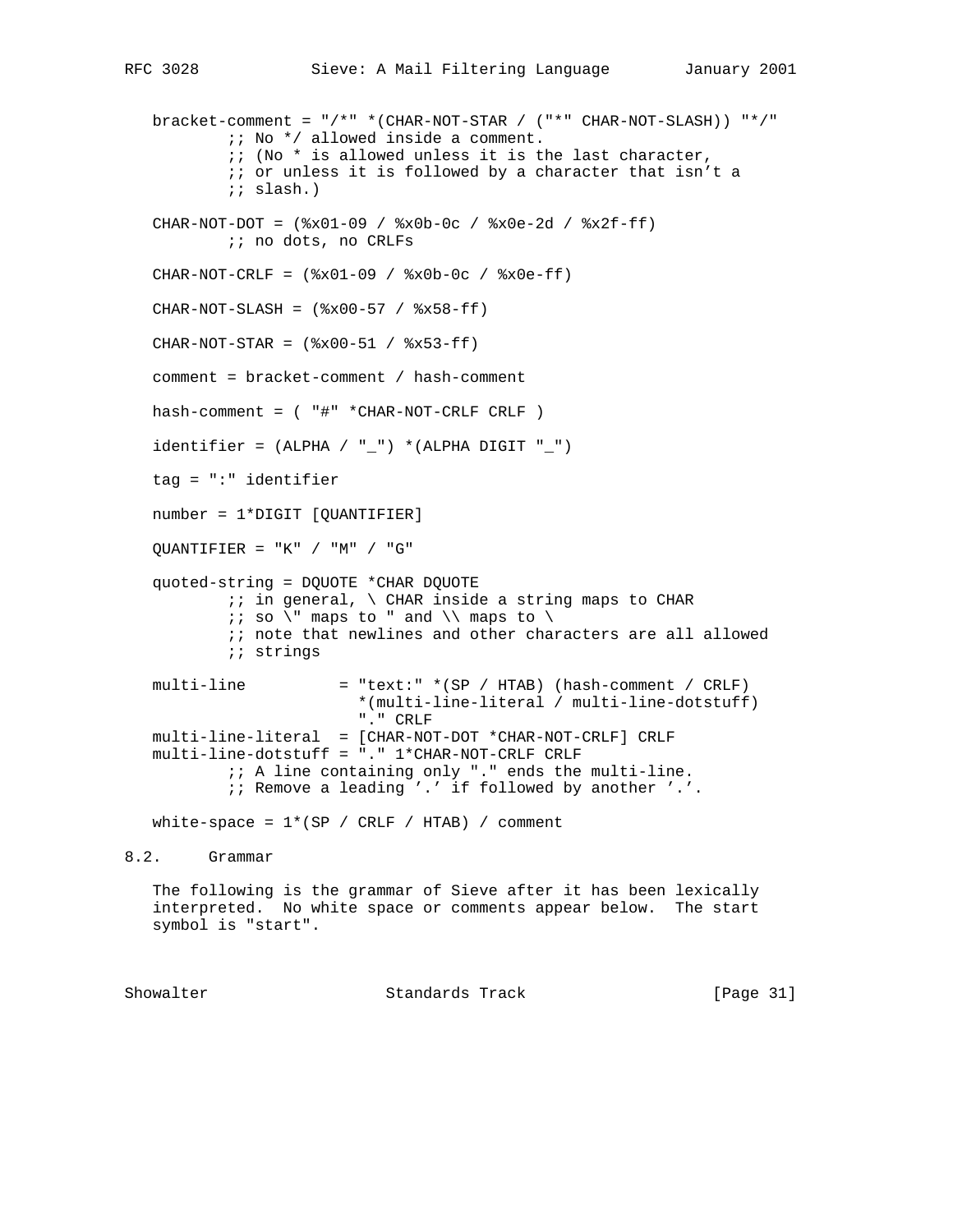```
RFC 3028 Sieve: A Mail Filtering Language January 2001
```

```
 argument = string-list / number / tag
    arguments = *argument [test / test-list]
  block = \lceil \cdot \rceil commands \lceil \cdot \rceil command = identifier arguments ( ";" / block )
    commands = *command
   start = commands
   string = quoted-string / multi-line
   string-list = "[" string *(", " string) "]" / string "; if
    there is only a single string, the brackets are optional
   test = identifier arguments
   test-list = "(" test * ("," test) "")"9. Extended Example
    The following is an extended example of a Sieve script. Note that it
    does not make use of the implicit keep.
     #
     # Example Sieve Filter
     # Declare any optional features or extension used by the script
     #
    require ["fileinto", "reject"];
     #
     # Reject any large messages (note that the four leading dots get
     # "stuffed" to three)
     #
     if size :over 1M
            \mathcal{A} reject text:
     Please do not send me large attachments.
     Put your file on a server and send me the URL.
     Thank you.
     .... Fred
 .
     ;
             stop;
 }
     #
```
Showalter Standards Track [Page 32]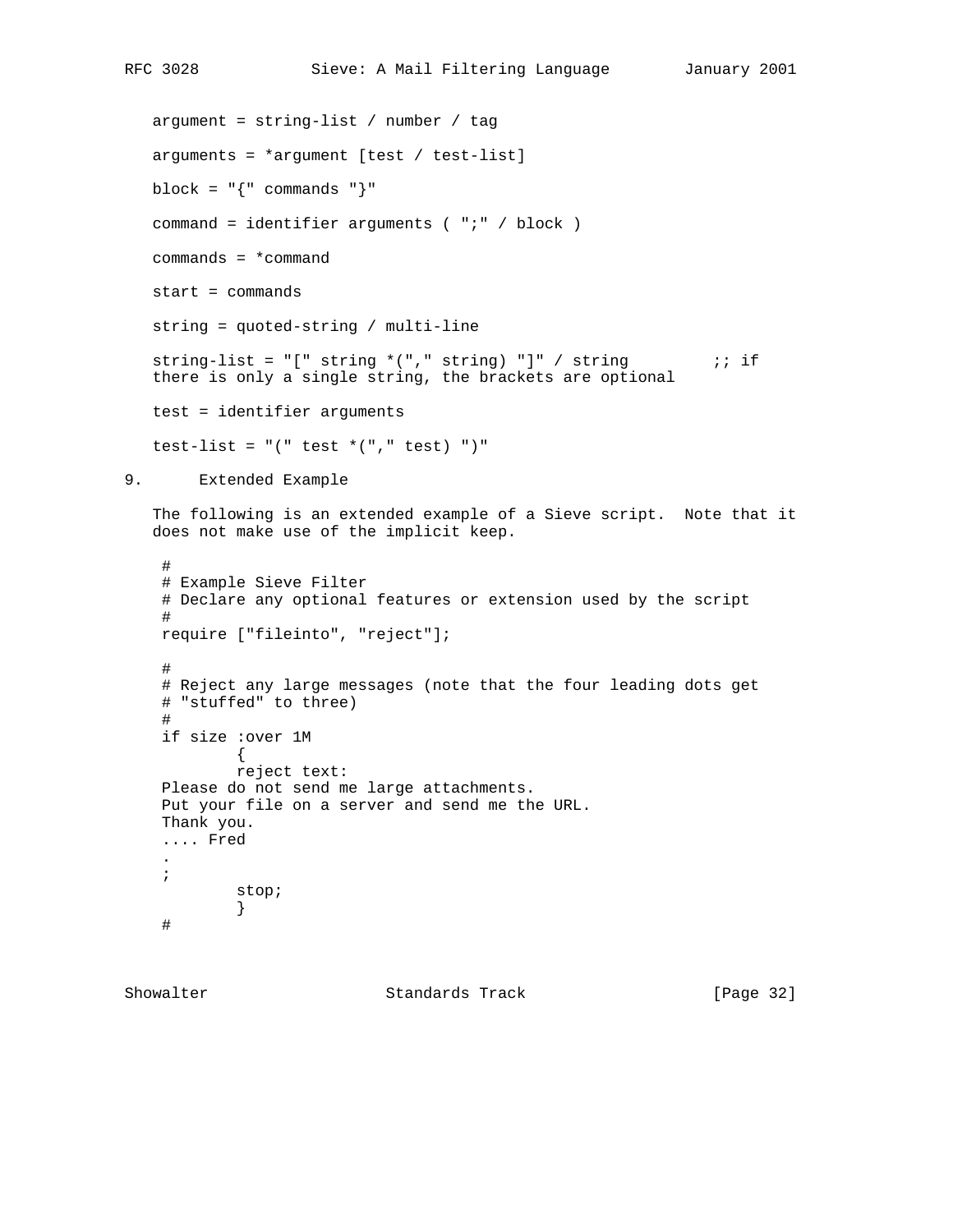```
 # Handle messages from known mailing lists
    # Move messages from IETF filter discussion list to filter folder
    #
    if header :is "Sender" "owner-ietf-mta-filters@imc.org"
\{ fileinto "filter"; # move to "filter" folder
 }
    #
    # Keep all messages to or from people in my company
    #
    elsif address :domain :is ["From", "To"] "example.com"
\{keep; \qquad \qquad \qquad \text{# keep in "In" folder} }
    #
    # Try and catch unsolicited email. If a message is not to me,
    # or it contains a subject known to be spam, file it away.
    #
    elsif anyof (not address :all :contains
                  ["To", "Cc", "Bcc"] "me@example.com",
                header :matches "subject"
                  ["*make*money*fast*", "*university*dipl*mas*"])
\{# If message header does not contain my address,
            # it's from a list.
            fileinto "spam"; # move to "spam" folder
 }
    else
\{ # Move all other (non-company) mail to "personal"
            # folder.
           fileinto "personal";
 }
```
Showalter Standards Track [Page 33]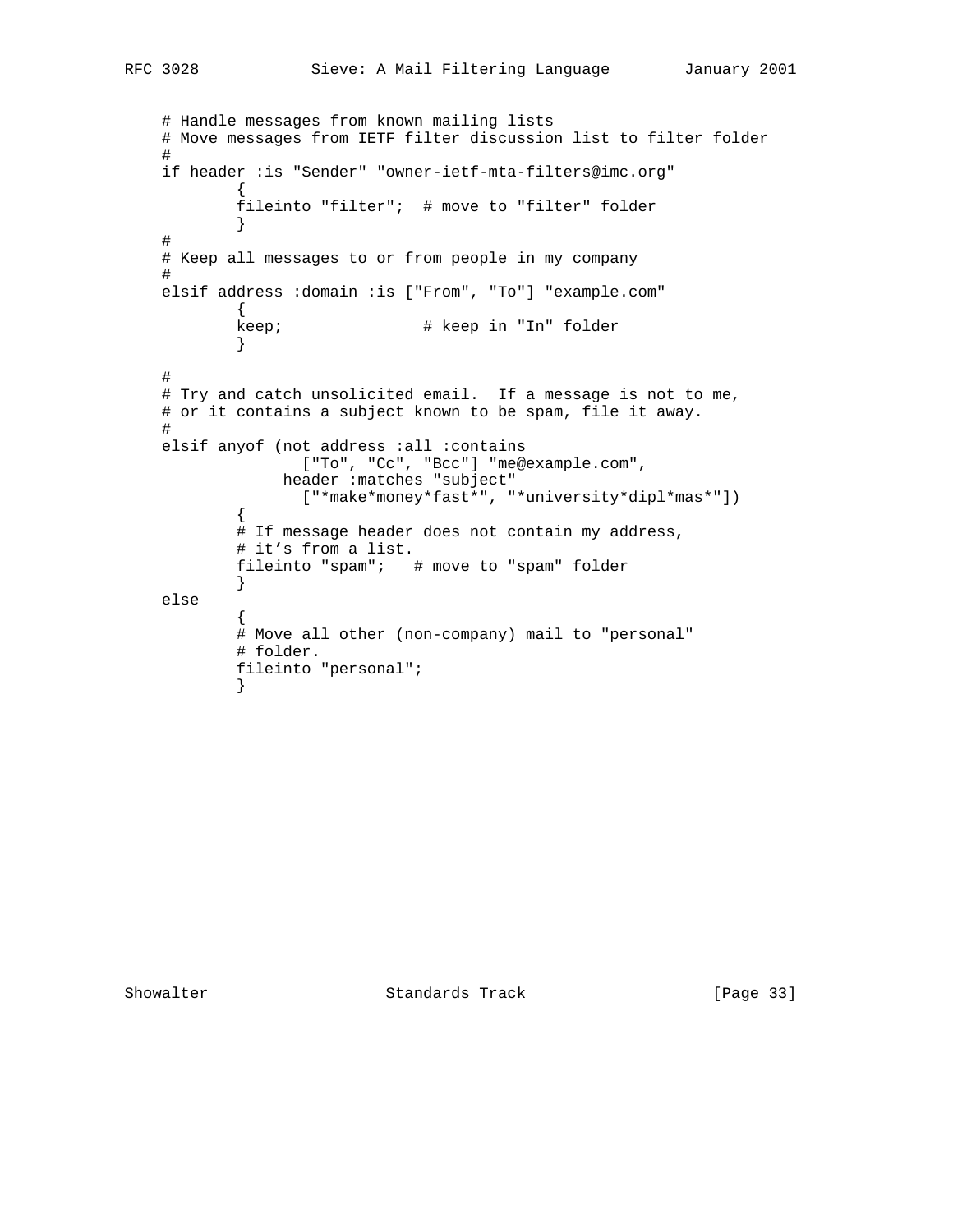#### 10. Security Considerations

 Users must get their mail. It is imperative that whatever method implementations use to store the user-defined filtering scripts be secure.

 It is equally important that implementations sanity-check the user's scripts, and not allow users to create on-demand mailbombs. For instance, an implementation that allows a user to reject or redirect multiple times to a single message might also allow a user to create a mailbomb triggered by mail from a specific user. Site- or implementation-defined limits on actions are useful for this.

 Several commands, such as "discard", "redirect", and "fileinto" allow for actions to be taken that are potentially very dangerous.

 Implementations SHOULD take measures to prevent languages from looping.

#### 11. Acknowledgments

 I am very thankful to Chris Newman for his support and his ABNF syntax checker, to John Myers and Steve Hole for outlining the requirements for the original drafts, to Larry Greenfield for nagging me about the grammar and finally fixing it, to Greg Sereda for repeatedly fixing and providing examples, to Ned Freed for fixing everything else, to Rob Earhart for an early implementation and a great deal of help, and to Randall Gellens for endless amounts of proofreading. I am grateful to Carnegie Mellon University where most of the work on this document was done. I am also indebted to all of the readers of the ietf-mta-filters@imc.org mailing list.

#### 12. Author's Address

 Tim Showalter Mirapoint, Inc. 909 Hermosa Court Sunnyvale, CA 94085

EMail: tjs@mirapoint.com

13. References

 [ABNF] Crocker, D. and P. Overell, "Augmented BNF for Syntax Specifications: ABNF", RFC 2234, November 1997.

Showalter Standards Track [Page 34]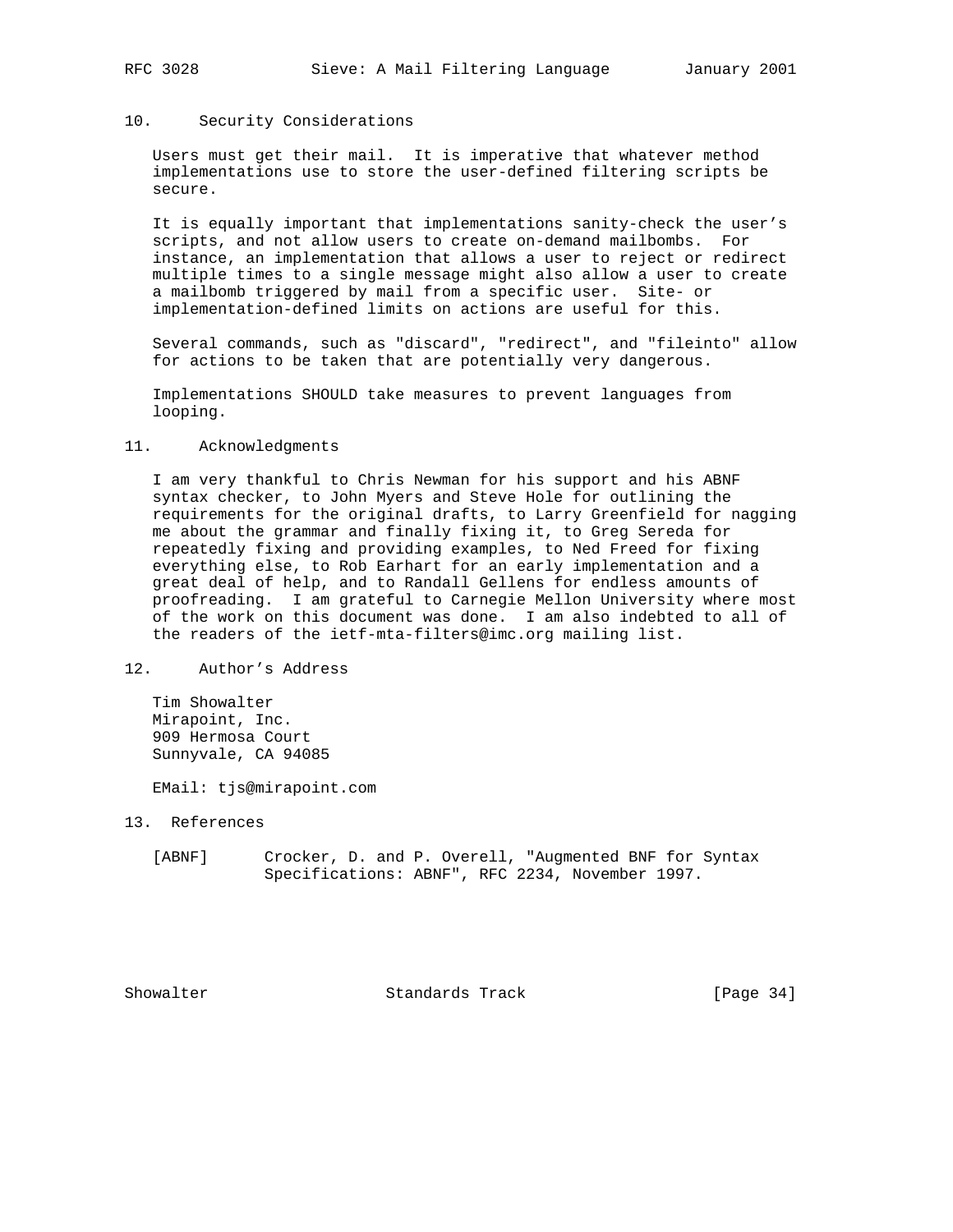- [ACAP] Newman, C. and J. G. Myers, "ACAP -- Application Configuration Access Protocol", RFC 2244, November 1997.
- [BINARY-SI] "Standard IEC 60027-2: Letter symbols to be used in electrical technology - Part 2: Telecommunications and electronics", January 1999.
- [DSN] Moore, K. and G. Vaudreuil, "An Extensible Message Format for Delivery Status Notifications", RFC 1894, January 1996.
- [FLAMES] Borenstein, N, and C. Thyberg, "Power, Ease of Use, and Cooperative Work in a Practical Multimedia Message System", Int. J. of Man-Machine Studies, April, 1991. Reprinted in Computer-Supported Cooperative Work and Groupware, Saul Greenberg, editor, Harcourt Brace Jovanovich, 1991. Reprinted in Readings in Groupware and Computer-Supported Cooperative Work, Ronald Baecker, editor, Morgan Kaufmann, 1993.
- [KEYWORDS] Bradner, S., "Key words for use in RFCs to Indicate Requirement Levels", BCP 14, RFC 2119, March 1997.
- [IMAP] Crispin, M., "Internet Message Access Protocol version 4rev1", RFC 2060, December 1996.
- [IMAIL] Crocker, D., "Standard for the Format of ARPA Internet Text Messages", STD 11, RFC 822, August 1982.
- [MIME] Freed, N. and N. Borenstein, "Multipurpose Internet Mail Extensions (MIME) Part One: Format of Internet Message Bodies", RFC 2045, November 1996.
- [MDN] Fajman, R., "An Extensible Message Format for Message Disposition Notifications", RFC 2298, March 1998.
- [RFC1123] Braden, R., "Requirements for Internet Hosts -- Application and Support", STD 3, RFC 1123, November 1989.
- [SMTP] Postel, J., "Simple Mail Transfer Protocol", STD 10, RFC 821, August 1982.
- [UTF-8] Yergeau, F., "UTF-8, a transformation format of Unicode and ISO 10646", RFC 2044, October 1996.

Showalter Standards Track [Page 35]